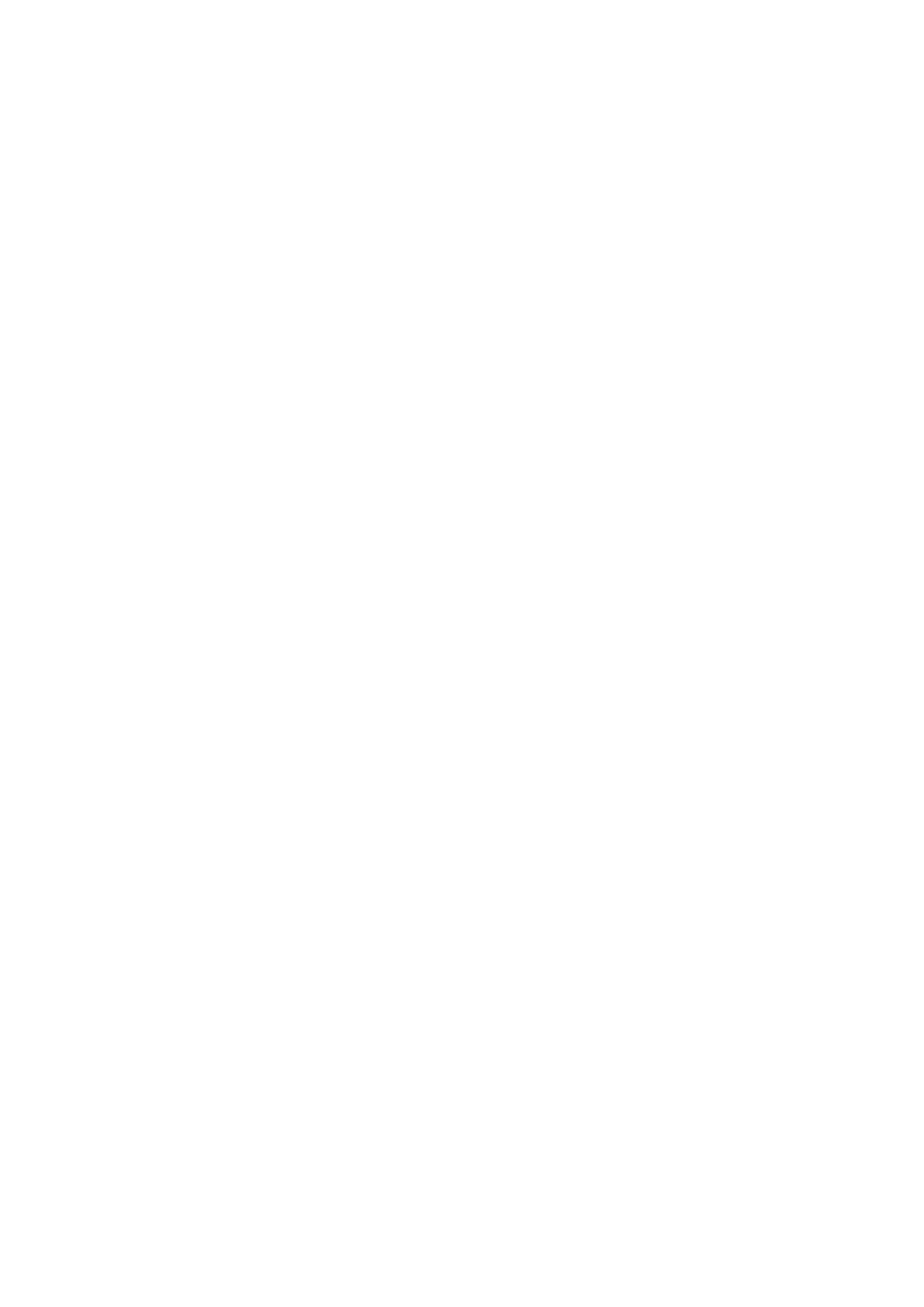# *Contents*

- 1. Overview
- 2. Why study this programme?
- 3. Programme aims and objectives
- 4. Relationship to other programmes
- 5. Learning outcomes
- 6. Learning and teaching strategy/ assessment methods (non-regulatory)
- 7. Programme structure
- 8. Distinctive features of the programme and other key information
- 9. Student support
- 10. Learning support facilities
- 11. Opportunities for personal development planning
- 12.Admissions criteria
- 13.Visas and immigration
- 14. Tuition fees and other course costs
- 15.Assessment and progression regulations
- 16.Awards criteria
- 17. Methods for evaluating and improving the quality and standards of teaching and learning
- 18. Curriculum map

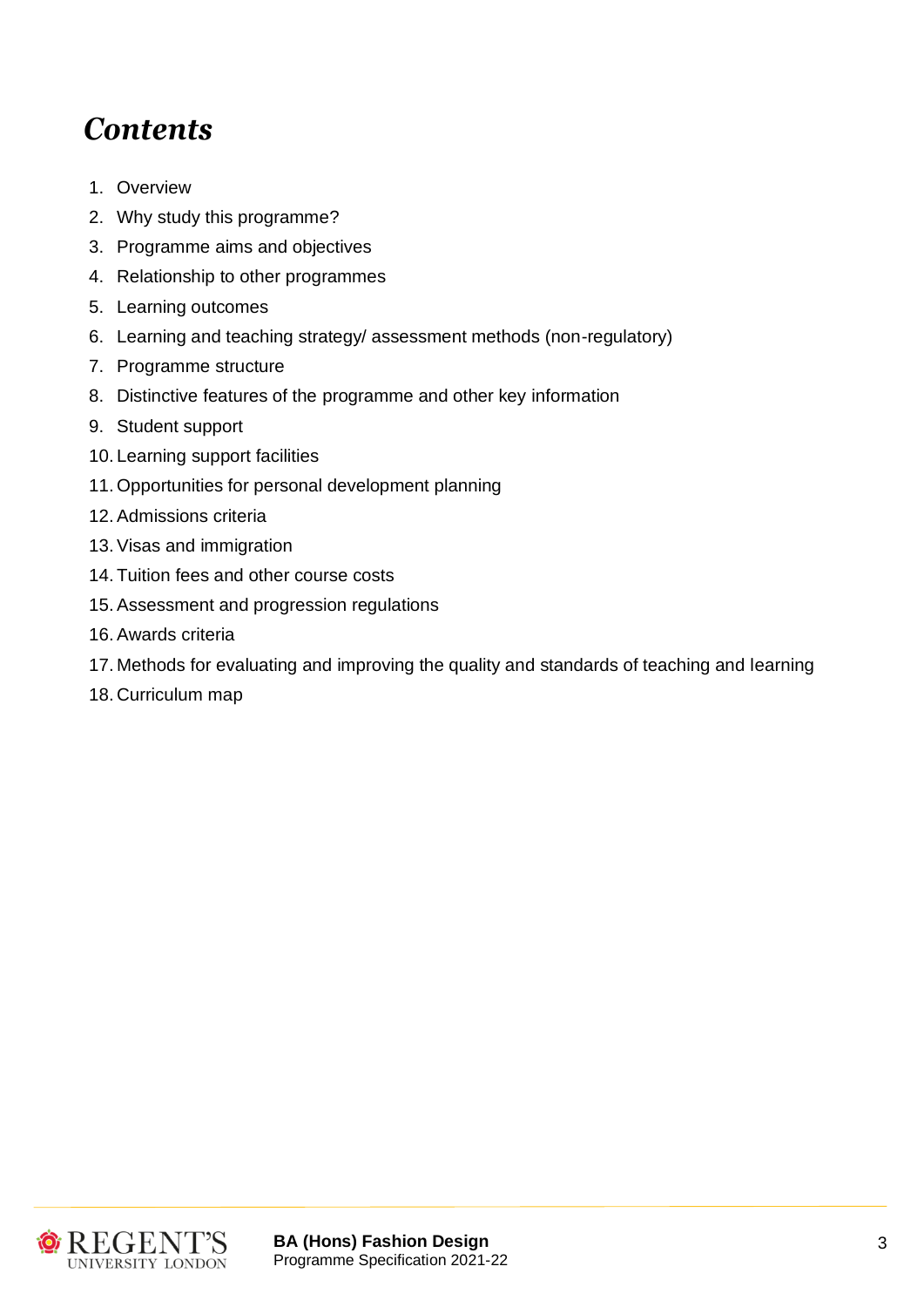| <b>Programme Overview</b><br>1.                                                    |                                                                                                                                                                                                                             |
|------------------------------------------------------------------------------------|-----------------------------------------------------------------------------------------------------------------------------------------------------------------------------------------------------------------------------|
| Full programme/award title(s)                                                      | BA (Hons) Fashion Design<br>BA (Hons) Fashion Design with Integrated<br>Foundation<br>BA (Hons) Fashion Design (Marketing)<br>BA (Hons) Fashion Design (Marketing) with<br><b>Integrated Foundation</b>                     |
| <b>Short programme title</b>                                                       | <b>BAFD / BAFDM</b>                                                                                                                                                                                                         |
| Fees                                                                               | £18,500 (per year, subject to annual increase)<br>Foundation Year: £12,000                                                                                                                                                  |
| <b>Faculty</b>                                                                     | Humanities, Arts & Social Sciences                                                                                                                                                                                          |
| <b>Location of study</b>                                                           | Regent's Park and Marylebone                                                                                                                                                                                                |
| <b>Awarding institution</b>                                                        | <b>Regent's University London</b>                                                                                                                                                                                           |
| Institution regulated by:                                                          | Office for Students, Quality Assurance Agency                                                                                                                                                                               |
| <b>Programme entry points</b>                                                      | September 2020                                                                                                                                                                                                              |
| Date of initial/previous (re)validation                                            | <b>July 2018</b>                                                                                                                                                                                                            |
| Date of next revalidation                                                          | <b>July 2023</b>                                                                                                                                                                                                            |
| <b>Framework for Higher Education</b><br><b>Qualification level of final award</b> | Level 6                                                                                                                                                                                                                     |
| <b>Number of credits in award</b>                                                  | 360 Credits (without Foundation); 480 (with<br>Foundation)                                                                                                                                                                  |
| <b>UCAS code</b>                                                                   | 2S77 BA (Hons) Fashion Design<br>9L17 BA (Hons) Fashion Design with Integrated<br>Foundation<br>W230 BA (Hons) Fashion Design (Marketing)<br>W231 BA (Hons) Fashion Design (Marketing) with<br><b>Integrated Foundation</b> |
| <b>Underpinning QAA subject</b><br>benchmark statements                            | Quality Assurance Agency (QAA) benchmarking<br>statements: Art & Design, 2017                                                                                                                                               |
| <b>Other external and internal</b><br>references                                   | QAA Framework for Higher Education<br><b>Qualifications (FHEQ)</b><br>Regent's University London Academic<br><b>Regulations</b>                                                                                             |

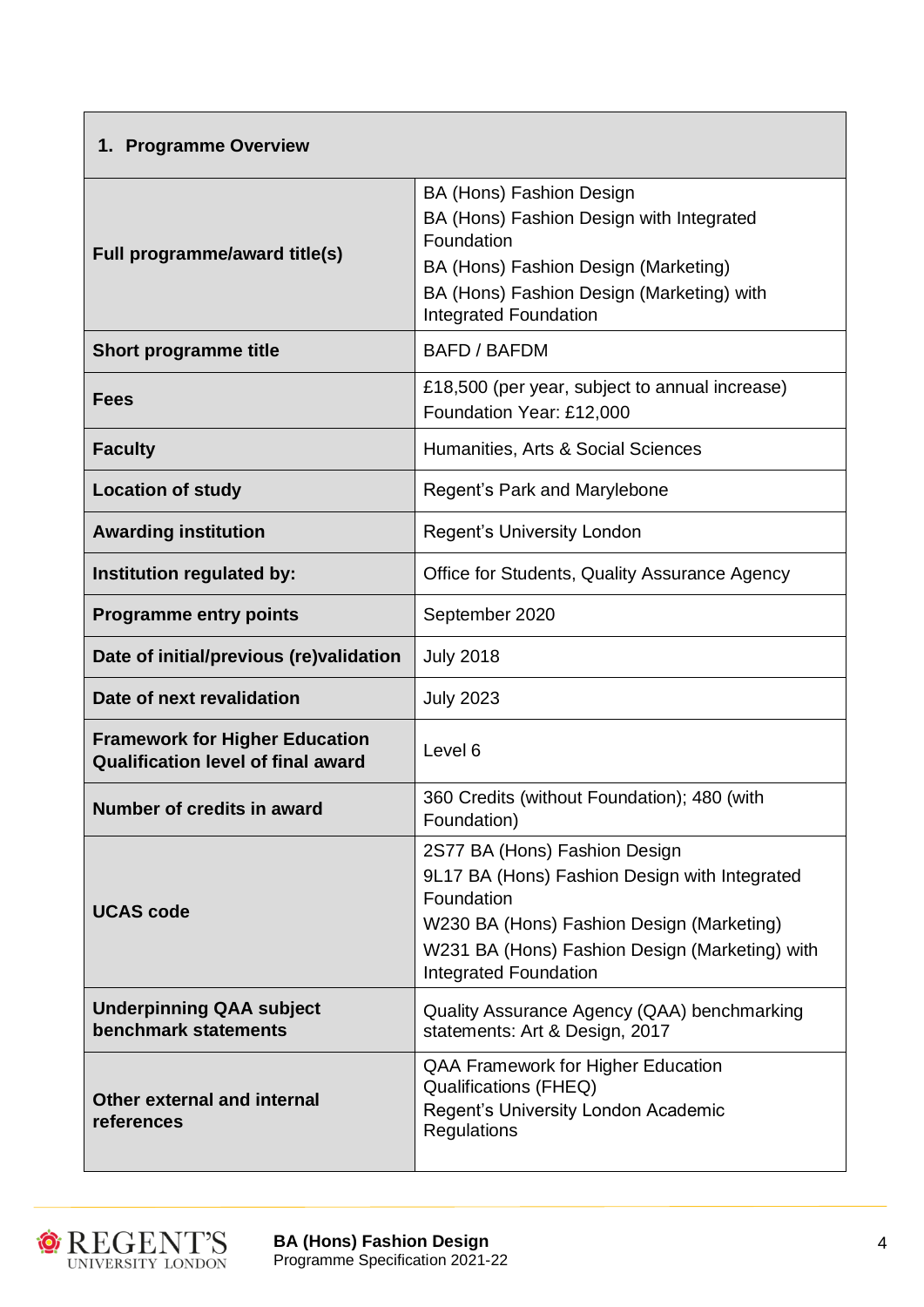| Professional, statutory or regulatory<br>body recognition/accreditation | None                                                                                                        |
|-------------------------------------------------------------------------|-------------------------------------------------------------------------------------------------------------|
| Mode of study (full time / part time)                                   | Full time                                                                                                   |
| Language of study                                                       | English                                                                                                     |
|                                                                         | Part time: N/A                                                                                              |
|                                                                         | <b>Full time:</b>                                                                                           |
|                                                                         | Minimum $-4$ years including the integrated Level 3                                                         |
| Minimum / Maximum duration of<br>programme for each mode of study       | 3 years without the integrated Level 3                                                                      |
|                                                                         | Maximum <sup><math>*</math></sup> – 5 years including the integrated Level 3                                |
|                                                                         | 4 years without the integrated Level 3                                                                      |
|                                                                         | *in exceptional circumstances only, refer to Regent's<br>University London Academic Regulations for details |
| Date of production / revision of this<br>programme specification        | <b>June 2019</b>                                                                                            |

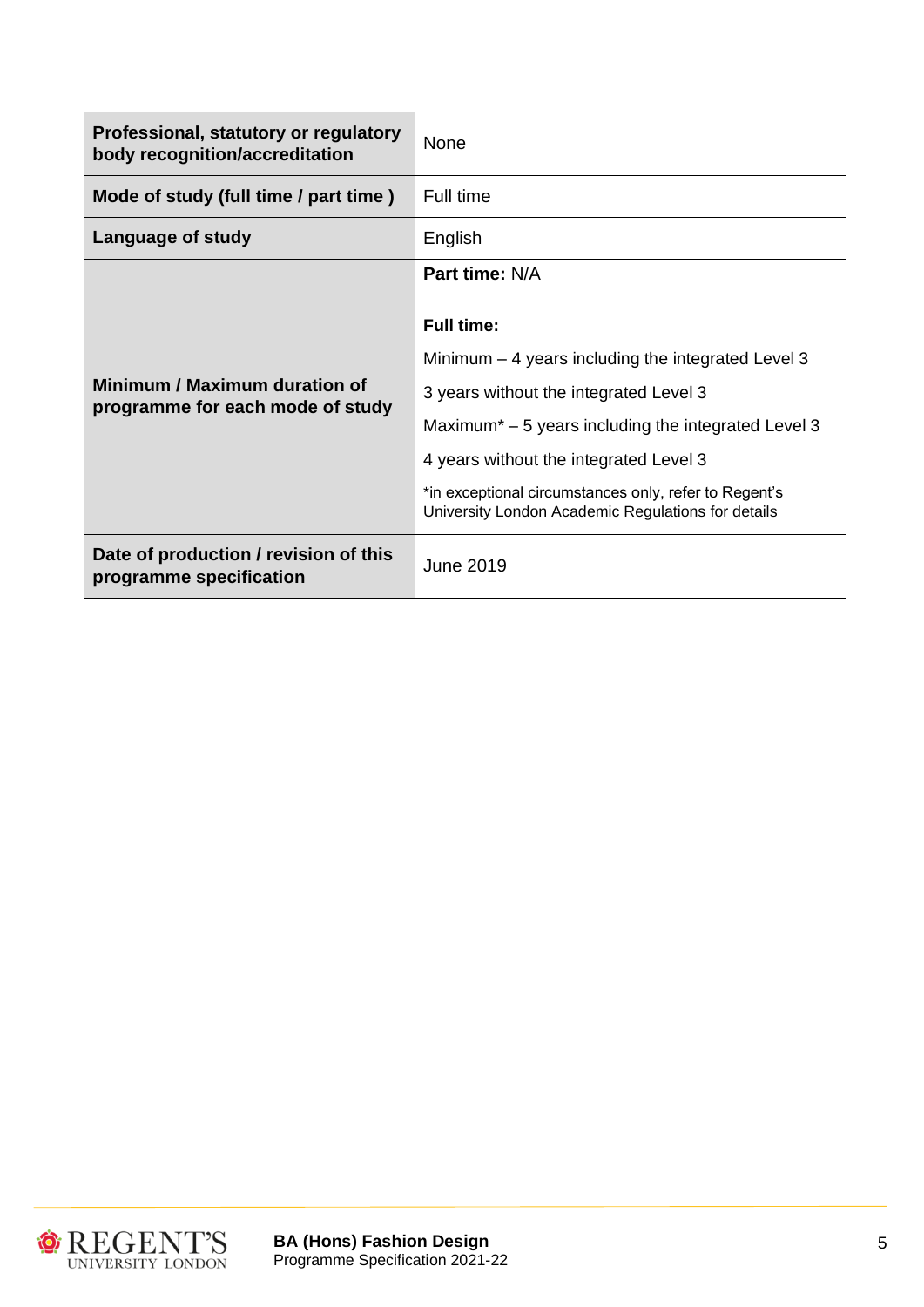# **2. Why study this programme?**

We want to make sure that you have chosen the right programme to study and that you are excited about studying your programme at Regent's.

The BA (Hons) Fashion Design has an outstanding reputation for producing highly talented and innovative designers for the global fashion industry.

The programme develops students as creative, innovative fashion design graduates with an appreciation of their own personal design philosophy and signature style. Their contemporary vision and design direction is fully underpinned by their comprehensive and technical expertise.

Our programme offers a comprehensive design education for ambitious individuals looking for a specialist career within the global fashion industry and/or to establish their own international fashion business.

Your tutors draw upon a wealth of industry experience and specialist expertise in fashion to develop your knowledge of current industry practices and your individual talents within your chosen areas of study.

Two pathway options and a variety of elective modules at Levels 4 and 5 give you the opportunity to reflect your future career interests and ambitions.

The **BA (Hons) Fashion Design** pathway offers the opportunity to focus on developing highly innovative catwalk collections that promote your creative and technical excellence and personal design philosophy.

The **BA (Hons) Fashion Design (Marketing)** pathway will enable you to develop creative design solutions and fashion ranges for specific market levels, supported by an understanding of the consumer and marketplace.

# **3. Programme aims and objectives**

This is a guideline to the main features of your degree programme. It includes the overall aims and objectives and what you might achieve and be able to demonstrate if you take full advantage of the learning opportunities provided.

Graduates of the BA (Hons) Fashion Design programme are expected to be creative, design-focused, fashion innovators. You will learn how to develop original designs that stem from personal research, creative experimentation and design development through to garment construction, prototyping and constructed clothing ranges that combine both your personal philosophy about design and the needs of the consumer and the marketplace. Your designs will express your grasp of conceptual and aesthetic principles in clothing as you gain the ability to create innovative designs that express your individual design aesthetic.

Your learning will culminate in the development and realisation of a fashion collection in your final year. The development of your personal design philosophy and collection will be informed by an understanding of fashion in context and underpinned by your dissertation,



**BA (Hons) Fashion Design** 6 Programme Specification 2021-22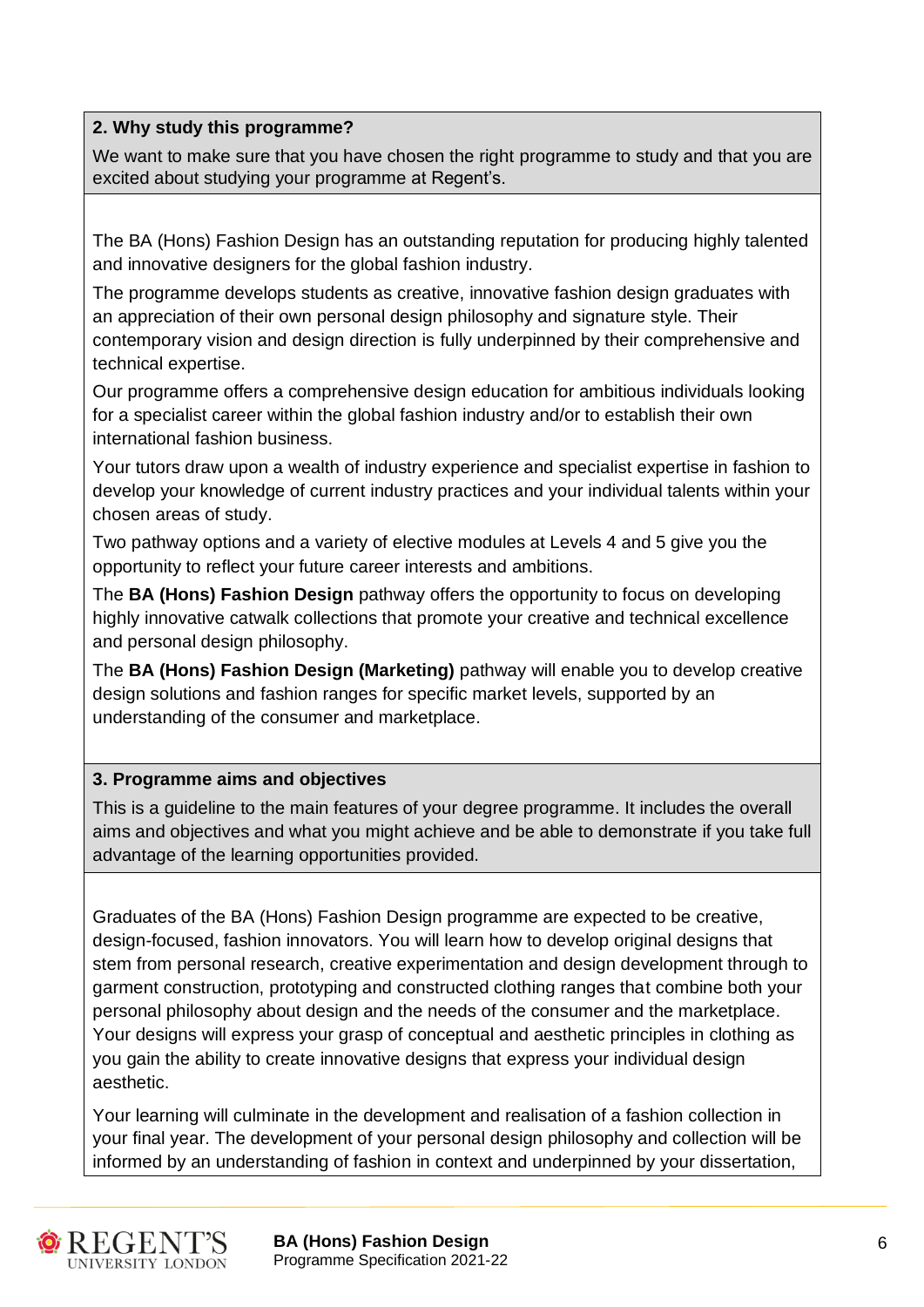which is an opportunity to explore an area of personal interest. Fashion Design with Marketing pathway students can choose to work on marketing / communications based outcomes, which are customer-focused with a strong appreciation of marketing issues.

Our philosophy is built on individual creativity and aesthetic, underpinned with strong technical skills and contextual awareness. The programme places a keen emphasis on an appropriate balance between theoretical and practical applications and 'real-life' industry examples and contexts. In the foundation year, you will be encouraged to establish the required components of creative exploration and realisation. In the first year, you will become equipped with technical skills, as well as understanding of fashion design principles and processes. In the second year, your will explore the complete fashion design process, from research through to the realisation of complete fashion looks. This will be underpinned by increased theoretical and contextual knowledge. Finally, in the third year, you will be encouraged to create your own negotiated fashion outcomes, including a collection and a fashion design portfolio.

*The programme aims to:*

- 1. Enable you to promote a comprehensive understanding of the fashion design process and to develop as a creative professional, with strong conceptual and technical skills.
- 2. Offer you knowledge and skills in fashion design and realisation which will enable you to develop your intuitive response to fashion directions.
- 3. Offer a knowledge and appreciation of contemporary fashion marketing, with a strong emphasis on promotion and communication. (Fashion Design with Marketing Pathway only)
- 4. Offer an enhanced understanding of textiles, drape, construction and finishing techniques. (Fashion Design - Design pathway only)
- 5. Develop understanding of contemporary issues surrounding fashion within the industry itself, and within its wider contexts.
- 6. Enable the development of a strong eye for contemporary and future fashion, with the ability to generate a wide range of outputs pertinent to the contemporary fashion industry.
- 7. Encourage the development of independent thinking through review, reflection and evaluation of personal and professional practice in relation to fashion and the wider creative industries.
- 8. Enable development and application of individual strengths and interests within fashion design and related industries.
- 9. Develop theoretical, practical and transferable skills to enable pursuit of professional careers in the fashion industry or postgraduate study.

# **Prospective careers**

You will be well equipped to enter and succeed in a range of fashion careers both in employment and freelance scenarios. These commonly fall into a number of categories including design, marketing, styling and retailing. For example:



**BA (Hons) Fashion Design** 7 Programme Specification 2021-22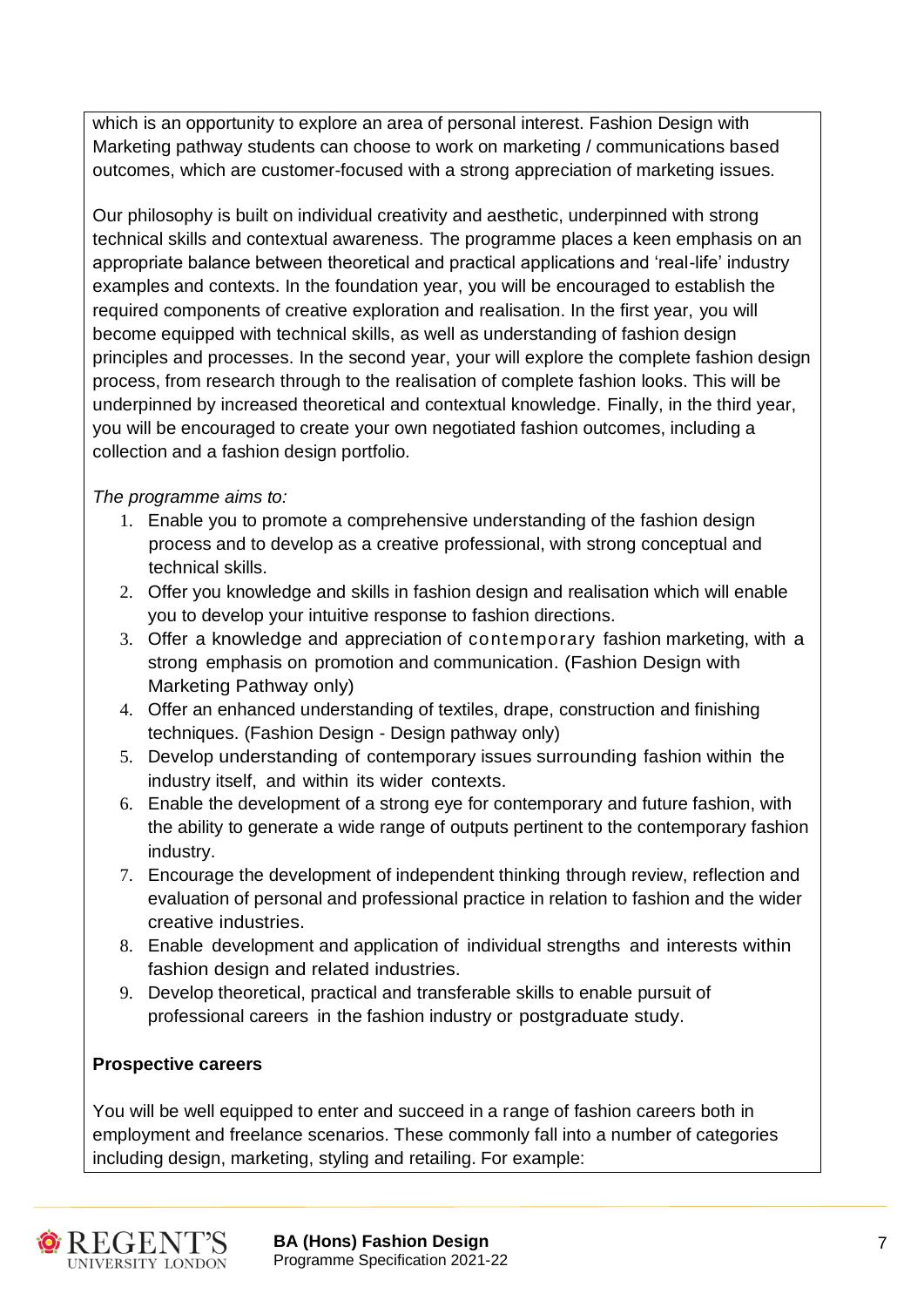- Assistant or junior designer
- Designer own label
- Pattern cutter
- Assistant buyer
- Production assistant
- **Fashion PR**
- Fashion journalist
- Fashion stylist
- Personal shopper
- Creative director
- Editorial assistant
- Fashion illustrator
- Textile designer
- Visual merchandiser

The programme encourages understanding of the value of acquired skills through multiple contexts and their transferability across a multitude of other industries. We encourage our students to develop attributes, in alignment with the wider strategy of Regent's University London – independent, innovative, informed, collaborative, connected, international, ethical, reflective and ambitious. These attributes are crucial for success, and the curriculum reflects the development of these attributes.

# **4. Relationship to other programmes and awards**

Sometimes programmes share modules or have other connections to other programmes. This is a guide to whether this is applicable for your programme.

Fashion Design is one of number of undergraduate programmes in the School of Creative & Liberal Arts. The Fashion & Design programme area includes Fashion Design, Fashion Marketing, Graphic and Digital Design, and Interior Design.

If you are enrolled on the 4 year programme then in your integrated foundation year you will be able to experience a range of approaches and subjects, which will strengthen your understanding of your chosen specialist area.

Professionals increasingly work across boundaries between industries and the knowledge you gain in your foundation year will open your mind to working across different areas of fashion and design. It will also enable you to work more effectively with others, both as a student and once you graduate and work in industry.

The Fashion Design programme offers two pathways: Fashion Design and Marketing. Some modules are common to both programmes, with those taking Fashion Design (Marketing) engaging with at least three marketing /communications modules. This enables you to benefit from shared knowledge and also offers you the opportunity to study with a more diverse range of fellow students. Shared modules enable students of design to develop a greater understanding of fashion marketing and context , while fashion



**BA (Hons) Fashion Design** 8 Programme Specification 2021-22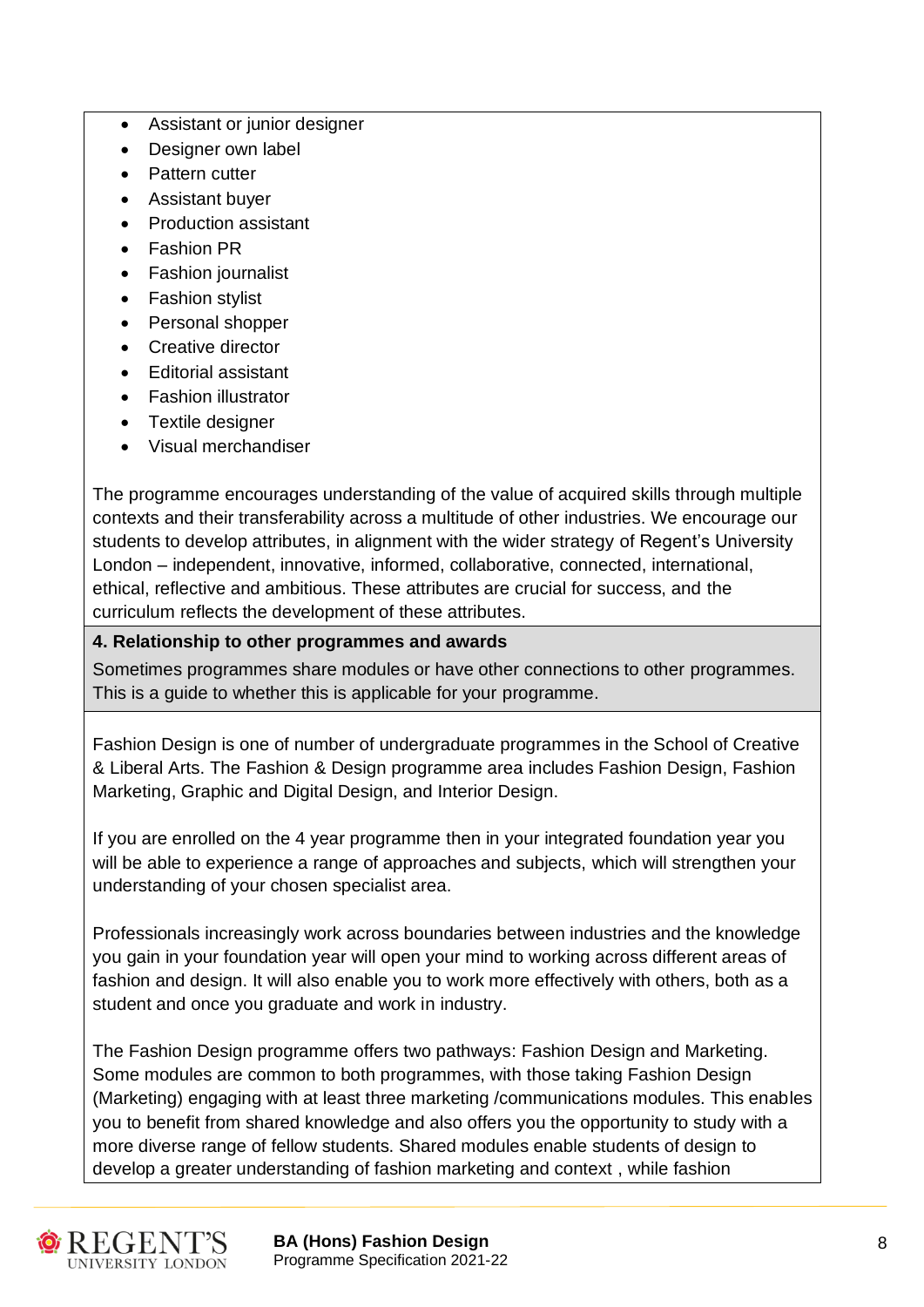marketing students can develop a greater understanding of fashion design, and how the two areas integrate within the fashion industry.

All Level 4 (Year 1) students take Global Perspectives, the Regent's common module, which facilitates interpersonal, intercultural and cross- disciplinary learning.

There is the opportunity for undergraduates, upon successful completion of the programme, to continue to the School's MA International Fashion Marketing, which examines the fashion marketing landscape from a wider, global perspective. Other postgraduate programmes in related disciplines include MA Fashion Journalism and MA Fashion Buying & Merchandising.

# **5. Learning outcomes**

This is a guide to the more specific knowledge and skills you will gain if you take full advantage of the learning opportunities available to you.

# **Programme Learning Outcomes:**

# **A. Knowledge and understanding**

- A1 Understand and use an extensive and in-depth knowledge of a broad range of methods and principles employed by other practitioners in Fashion Design and the broader Fashion Industry.
- A2 Employ detailed and complex knowledge and understanding of a breadth of contexts, frameworks, and environments within which Fashion Design and the broader Fashion Industry operates, including theoretical, historical, social, cultural, ethical, and environmental perspectives.
- A3 Understand the appropriate application of a comprehensive range of current and emerging tools, materials and methods relevant to confident engagement in contemporary Fashion Design and the broader Fashion Industry.
- A4 Understand and apply an extensive and in-depth knowledge of professional practice in Fashion Design, including the designer relationship with an audience; clients, users, colleagues, environments, markets and intellectual property issues.

#### **B. Skills**

- B1 Independently source, navigate, analyse, communicate and apply relevant research material from a variety of sources, to the development of responses to written and creative briefs.
- B2 Autonomously engage creatively in the generation, development, and realisation of solutions to Fashion Design briefs, relevant to context and audience, independently and in collaboration with others, employing convergent and divergent thinking, and speculative enquiry within the Design Process.

B3 Independently analyse, reflect and evaluate critically, in different contexts within Fashion Design and the broader Fashion Industry, including those that may be

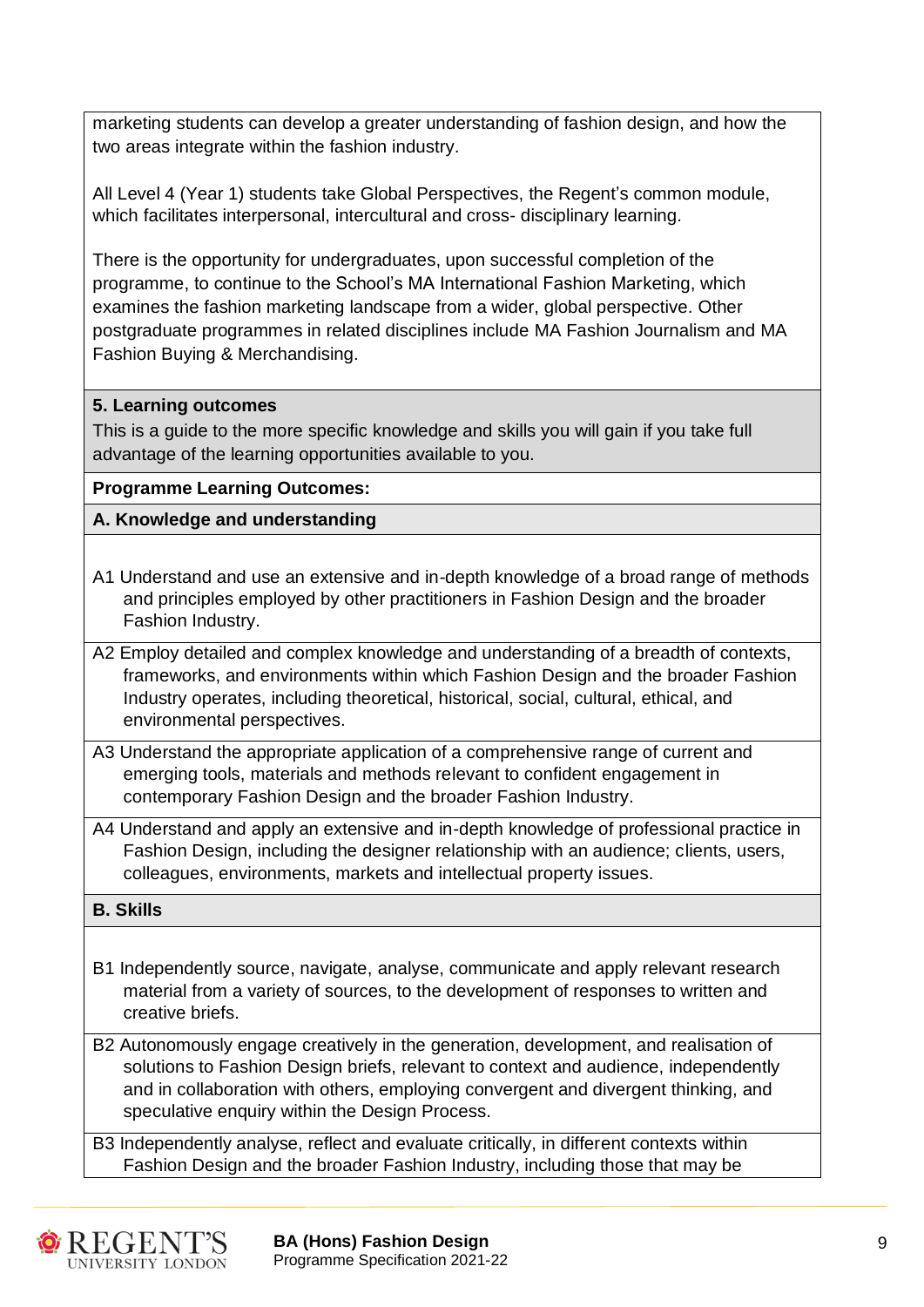complex, ambiguous or unpredictable, within the process of development of ideas into outcomes.

- B4 Engage constructively, in self and peer reflection and respond positively to critical judgement of others, with relevance to both their general professional progression and their specific development within contemporary practice in Fashion Design.
- B5 Independently select from, experiment and make, with appropriate use of materials, processes, technologies and environments showing understanding of safety and quality standards and attention to detail.
- B6 Apply entrepreneurial skill, innovation and enterprise to positioning your own work and operating effectively within the context of the professional practice of Fashion Design and the broader Fashion Industry.
- B7 Communicate professionally in presenting research, ideas, reasoned arguments, and design work in a range of situations, in visual, oral, and written forms, employing relevant IT skills where appropriate.
- B8 Independently manage yourself and your work constructively, efficiently and ethically.

B9 Work effectively with others, through collaboration, collective endeavor and negotiation.

B10 Apply self-awareness, ethical values, openness and sensitivity to diversity in terms of people, cultures, and environmental and business issues, to behaviour and work.

# **Level 3 Learning Outcomes:**

# **A. Knowledge and understanding**

- A1 Demonstrate understanding and use of knowledge of a range of methods and principles of creative practice in Art & Design.
- A2 Employ knowledge and understanding of a spread of contexts, frameworks and environments which Art & Design operates, including theoretical, historical, social, cultural, ethical and environmental perspectives.
- A3 Demonstrate understanding and the safe use and application of a range of current and emerging tools, materials and methods used in contemporary Art & Design.
- A4 Demonstrate understanding of your creative practice in relationship to others, including audience, users, colleagues, environments and markets.

# **B. Skills**

- B1 Gather, sort and present relevant research material for the development and realisation of concepts and solutions with close tutor guidance.
- B2 Apply creative thinking in the generation, development, implementation of ideas and realisation of solutions to Art & Design briefs.
- B3 Apply critical thinking skills to research, analysis, and the development of ideas and outcomes.

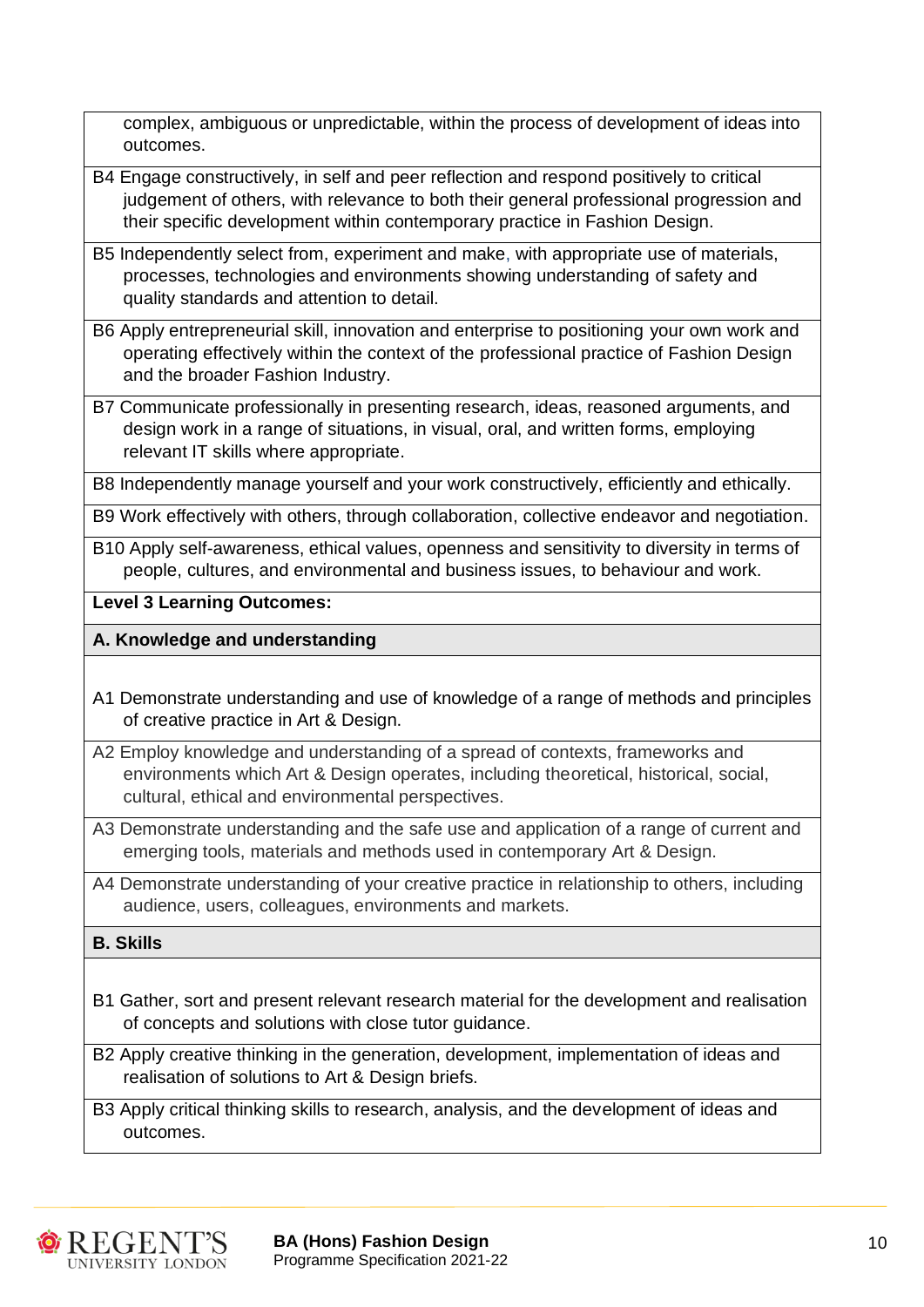- B4 Begin to situate and critique your own and others work in relation to contemporary practice.
- B5 Select from a range of relevant materials, tools and methods and use them safely and effectively to develop proposals through to material outcomes.
- B6 Demonstrate that you are beginning to create work in relation to contemporary Art & Design practice.
- B7 Present research, idea generation and outcomes in a manner appropriate to the specific nature of a project.
- B8 Demonstrate that you are developing the ability to study independently, manage workloads and that you can meet deadlines.
- B9 Demonstrate the ability to work with others through collaboration and contribution to group projects and outcomes.
- B10 Demonstrate an awareness of ethical values, openness and sensitivity to diversity in terms of people, culture, business and environmental issues.

**Level 4 Learning Outcomes:**

# **A. Knowledge and understanding**

- A1 Under Understand and use a formative knowledge of a range of methods and principles employed by other practitioners in Fashion Design and the broader Fashion Industry.
- A2 Employ a formative knowledge and understanding of the contexts, frameworks, and environments within which Fashion Design and the broader Fashion Industry operates, including contemporary, historical, theoretical, social, cultural, ethical, and environmental perspectives
- A3 Understand the appropriate application of a formative range of current and emerging tools, materials and methods relevant used in contemporary Fashion Design and the broader Fashion Industry.
- A4 Understand and apply knowledge of how Fashion Design operate in a professional context including; relationship with an audience; clients; users; colleagues; environments; markets and intellectual property issues.

# **B. Skills**

- B1 Source, navigate, analyse, communicate and apply relevant research material from a variety of sources, to the development of responses to creative and written briefs with tutor guidance.
- B2 Engage creatively in the generation, development, and realisation of solutions to set fashion design briefs, independently and in collaboration with others, employing convergent and divergent thinking, within the Design Process with tutor guidance.

B3 Analyse, reflect and evaluate critically within the process of development of ideas into outcomes in set briefs within Fashion Design and the broader Fashion Industry.

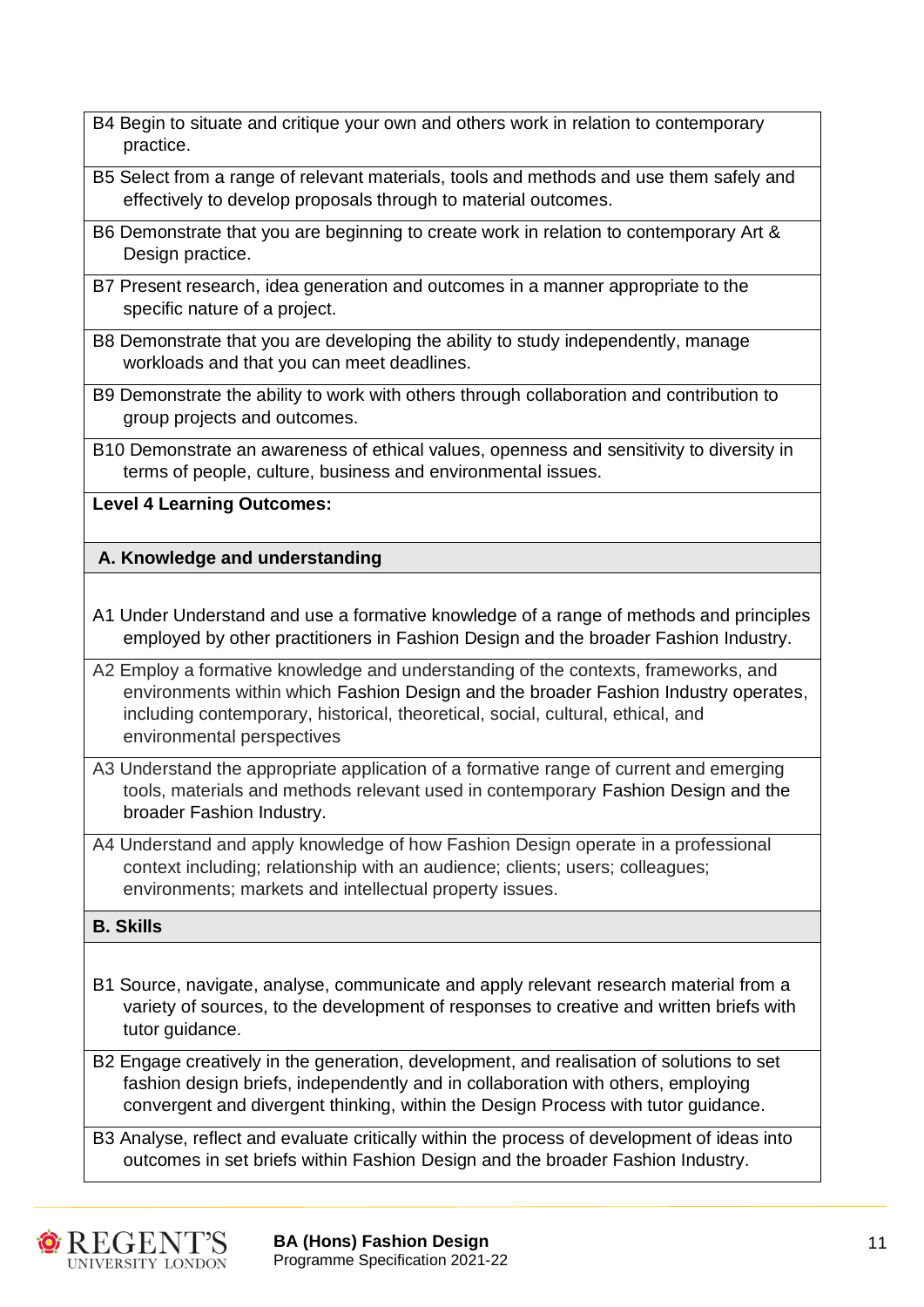- B4 Engage in self and peer reflection and begin to respond positively to critical judgement of others, with relevance both to their general personal progression, and to their development within the discipline of Fashion Design.
- B5 Select from, experiment with and make appropriate use of an introductory range of materials, processes, technologies and environments showing understanding of safety and quality standard with tutor guidance.
- B6 Demonstrate a pro-active attitude to developing knowledge of the contemporary context of professional practice in Fashion Design, the Fashion Industry and of entrepreneurial skills.
- B7 Communicate clearly in presenting research, ideas, reasoned arguments, and design work, in visual, oral, and written forms, employing relevant IT skills where appropriate.

B8 Begin to manage self and work constructively, efficiently and ethically.

- B9 Work constructively with others, through collaboration, collective endeavor and negotiation.
- B10 Begin to apply self-awareness, ethical values, openness and sensitivity to diversity in terms of people, cultures, and environmental and business issues, to behavior and work.

#### **Level 5 Learning Outcomes:**

#### **A. Knowledge and understanding**

- A1 Understand and use a substantial knowledge of a broad range of methods and principles employed by other practitioners in Fashion Design and the broader Fashion Industry.
- A2 Employ substantial knowledge and understanding of a breadth of contexts, frameworks, and environments within which Fashion Design and the broader Fashion Industry operates, including contemporary, historical, theoretical, social, cultural, ethical, and environmental perspectives.
- A3 Understand the appropriate application of a significantly broad range of current and emerging tools, materials and methods relevant to confident engagement in contemporary Fashion Design and the broader Fashion Industry.
- A4 Understand and apply a substantial knowledge of professional practice in Fashion Design, including; the designers' relationship with an audience; clients; users; colleagues; environments; markets and intellectual property issues.

#### **B. Skills**

B1 Source, navigate, analyse, communicate and apply relevant research material from a range of relevant sources, to the development of responses to written and creative briefs with increasing independence.

B2 Engage creatively in the generation, development, and realization of solutions to fashion design briefs, relevant to context and audience, independently and in

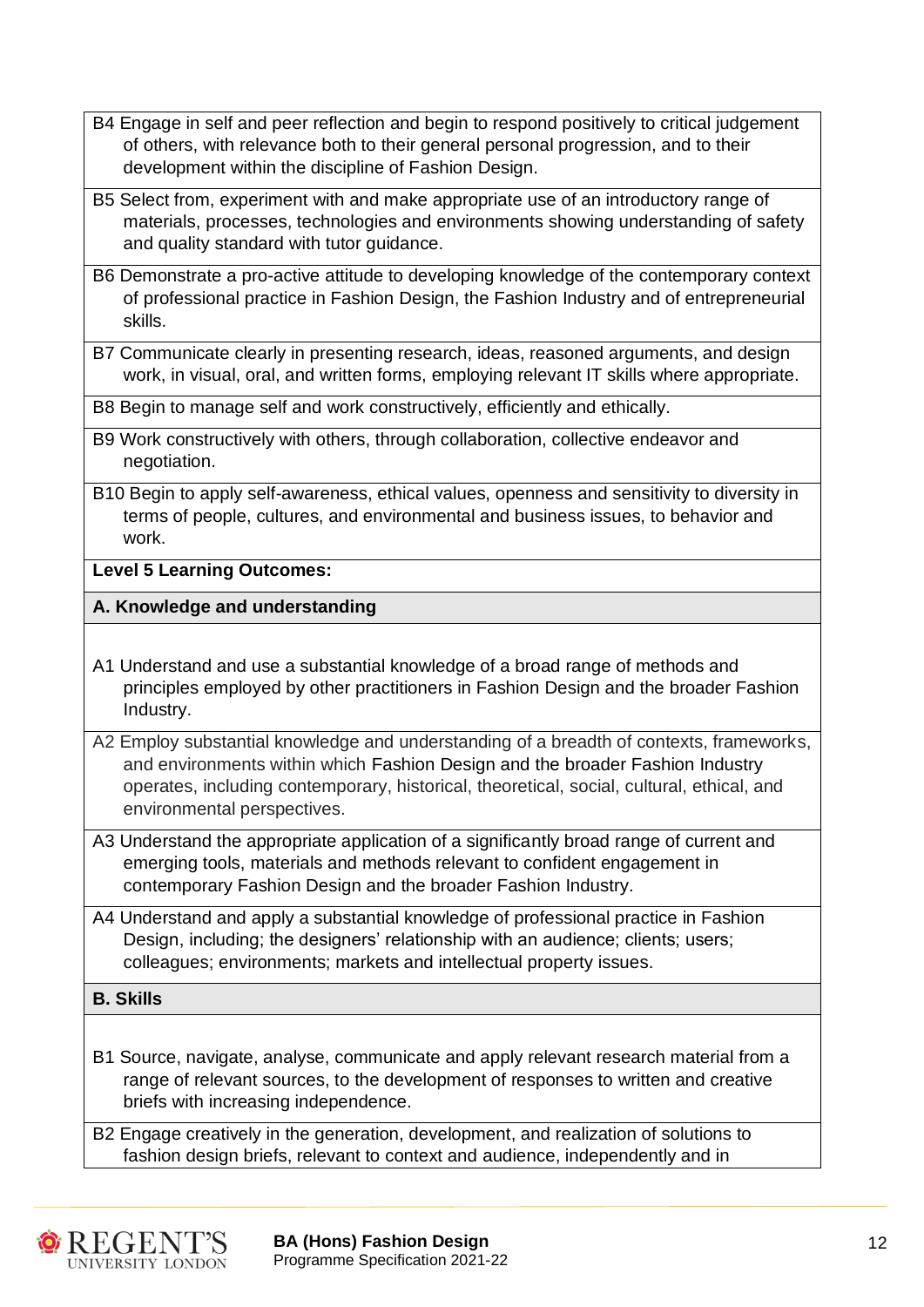| collaboration with others, employing convergent and divergent thinking, and<br>speculative enquiry within the Design Process with increasing self-reliance.                                                                                                                                                  |
|--------------------------------------------------------------------------------------------------------------------------------------------------------------------------------------------------------------------------------------------------------------------------------------------------------------|
| B3 Analyse, reflect and evaluate critically, with increasing independence, in different<br>contexts within Fashion Design and the broader fashion industry, including those that<br>may be complex, ambiguous or unpredictable within the process of development of                                          |
| ideas into outcomes.                                                                                                                                                                                                                                                                                         |
| B4 Engage with increasing effectiveness, in self and peer reflection, responding positively<br>to critical judgement of others, with relevance to both their general professional<br>progression and their specific development within contemporary practice in Fashion<br>Design.                           |
| B5 Select from, experiment with and make appropriate use of a broad range of materials,<br>processes, technologies and environments showing understanding of safety and<br>quality standards, with some tutor guidance.                                                                                      |
| B6 Apply increasingly entrepreneurial approaches including innovation and enterprise to<br>positioning your own work and operating effectively within the context of the<br>professional practice of Fashion Design and the broader Fashion Industry.                                                        |
| B7 Communicate confidently in presenting research, ideas, reasoned arguments, and<br>design work in a range of situations, in visual, oral, and written forms, employing<br>relevant IT skills where appropriate.                                                                                            |
| B8 Manage self and work in an increasingly constructive, efficient and ethical way.                                                                                                                                                                                                                          |
| B9 Work productively with others, through collaboration, collective endeavor and<br>negotiation                                                                                                                                                                                                              |
| B10 Apply growing self-awareness, ethical values, openness and sensitivity to diversity in<br>terms of people, cultures, and environmental and business issues, to behavior and<br>work.                                                                                                                     |
| <b>Level 6 Learning Outcomes:</b>                                                                                                                                                                                                                                                                            |
| A. Knowledge and understanding                                                                                                                                                                                                                                                                               |
| A1 Understand and use an extensive and in-depth knowledge of a broad range of methods<br>and principles employed by other practitioners in Fashion Design and the broader<br>Fashion Industry.                                                                                                               |
| A2 Employ detailed and complex knowledge and understanding of a breadth of contexts,<br>frameworks, and environments within which Fashion Design and the broader Fashion<br>Industry operates, including contemporary, historical, theoretical, social, cultural,<br>ethical, and environmental perspectives |
| A3 Understand the appropriate application of a comprehensive range of current and<br>emerging tools, materials and methods relevant to confident engagement in<br>contemporary Fashion Design and the broader Fashion Industry.                                                                              |

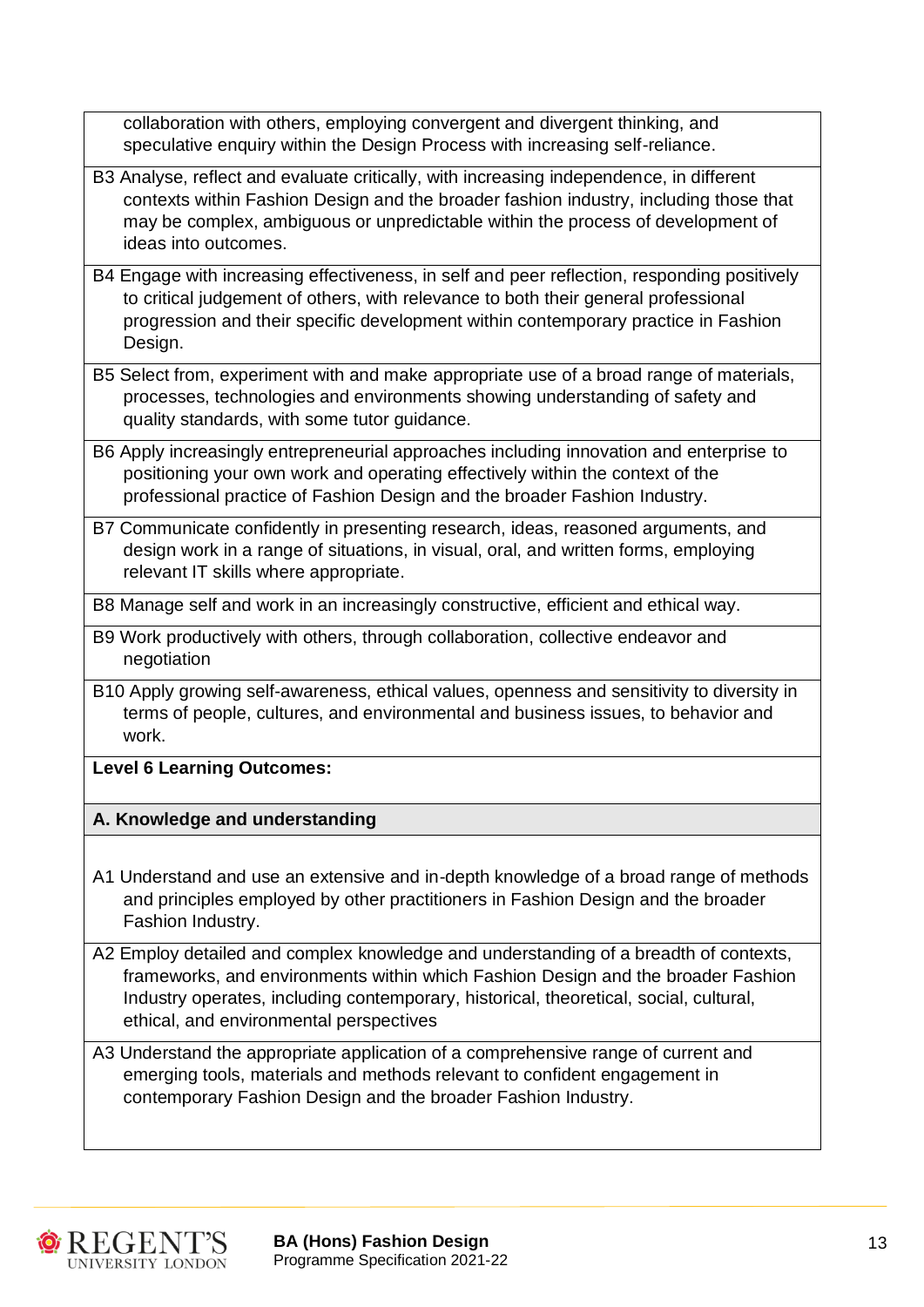A4 Understand and apply an extensive and in-depth knowledge of professional practice in Fashion Design, including; the designers' relationship with an audience; clients; users; colleagues; environments; markets and intellectual property issues.

#### **B. Skills**

- B1 Independently source, navigate, analyse, communicate and apply relevant research material from a variety of sources, to the development of responses to creative and written briefs.
- B2 Autonomously engage creatively in the generation, development, and realisation of solutions to fashion design briefs, relevant to context and audience, independently and in collaboration with others, employing convergent and divergent thinking, and speculative enquiry within the Design Process.
- B3 Independently analyse, reflect and evaluate critically, in different contexts within Fashion Design and the broader Fashion Industry, including those that may be complex, ambiguous or unpredictable, within the process of development of ideas into outcomes.
- B4 Engage constructively, in self and peer reflection and respond positively to critical judgement of others, with relevance to both general professional progression and specific development within contemporary practice in Fashion Design.
- B5 Independently select from, experiment with and make appropriate use of a comprehensive range of materials, processes, technologies and environments showing understanding of safety and quality standards and attention to detail.
- B6 Apply entrepreneurial skill, innovation and enterprise to positioning your own work and operating effectively within the context of the professional practice of Fashion Design and the broader Fashion Industry.
- B7 Communicate professionally in presenting research, ideas, reasoned arguments, and design work in a range of situations, in visual, oral, and written forms, employing relevant IT skills where appropriate.

B8 Independently manage self and work constructively, efficiently and ethically.

B9 Work effectively with others, through collaboration, collective endeavor and negotiation.

B10 Apply self-awareness, ethical values, openness and sensitivity to diversity in terms of people, cultures, and environmental and business issues, to behavior and work.



**BA (Hons) Fashion Design 14 April 14 April 14 April 14 April 14 April 14 April 14 April 14 April 14 April 14 April 14 April 14 April 14 April 14 April 14 April 14 April 14 April 15 April 16 April 16 April 16 April 16 Apri** Programme Specification 2021-22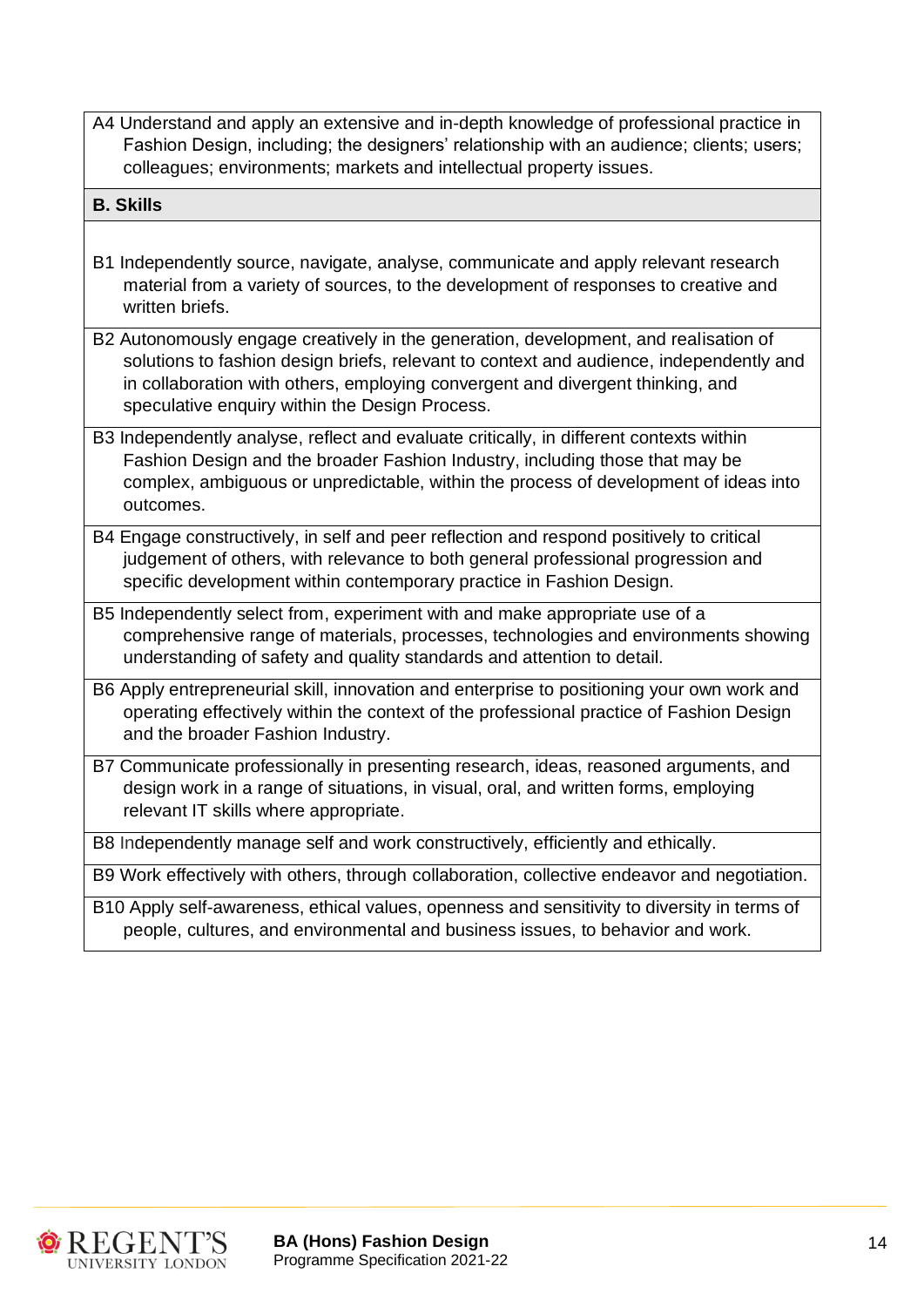# **6. Learning and teaching strategy / assessment methods (non-regulatory)**

This is a guide to the academic opportunities that will be available to help you achieve the overall aims and objectives of the programme as listed under Section 3 and the intended learning outcomes listed under Section 5. It is also a guide to the assessment methods that will be used to test your achievement of the intended learning outcomes. While exciting learning opportunities are offered at University-level, there is a greater emphasis on you engaging with your education in a pro-active way. In order to meet the full intended learning outcomes of the programme, you will be expected to study independently, participate in class discussions, book extra time in the studios, ask for support in academic skills if required and engage with personal tutors.

The learning and teaching strategy of the programme is informed by the Regent's University London Learning, Teaching and Assessment Strategy 2015-2020, which comprises six priority areas:

- A personalised student experience.
- Interactive and inclusive learning.
- Assessment for learning.
- Focus on student skills and attributes.
- Developing cultural agility, flexibility and the ability of our graduates to compete strongly in the global labour market.
- Professional development for staff.

When you begin to study fashion, you will need to acquire new skills, develop some of your existing skills, learn how to approach the subject critically and learn how to communicate in the 'language' of fashion. The programme is designed so that you will study under direction of your lecturers at the beginning of your degree and gradually move towards greater independence as you progress through the terms towards your final projects.

Fashion has traditionally been taught in studio environments, while business and marketing and theory-based degrees have been taught through formal lectures. Your programme combines the best of both traditions, giving you a good combination of lecture-based teaching with tutorial support, and also studio-based teaching with individual and group critiques. It also combines the best in terms of the forms that your work will take, spanning project-based learning, business-style report writing, essays, presentations and hands-on experiential learning such as shoots, presentations, fashion shows and events.

The programme delivery encompasses a wide range of learning and teaching methods. This may include studio work, tutor-led presentations, tutorials, seminars, presentations, critiques, field trips, discussions, peer evaluations, and group work. Live projects, work experience, industry sponsorship, tutors who are practising professionals and guest lecturers give you valuable links with industry and ensure that your learning is up to date with regard to industry knowledge.

In addition to contact time with your tutors, your programme includes independent study. For instance, for every 20-credit module you should engage in 200 hours of study or 'notional student hours'. For every 40-credit module you should engage in 400 hours of



**BA (Hons) Fashion Design 15 and 16 and 16 and 16 and 16 and 16 and 16 and 16 and 16 and 16 and 16 and 16 and 16** Programme Specification 2021-22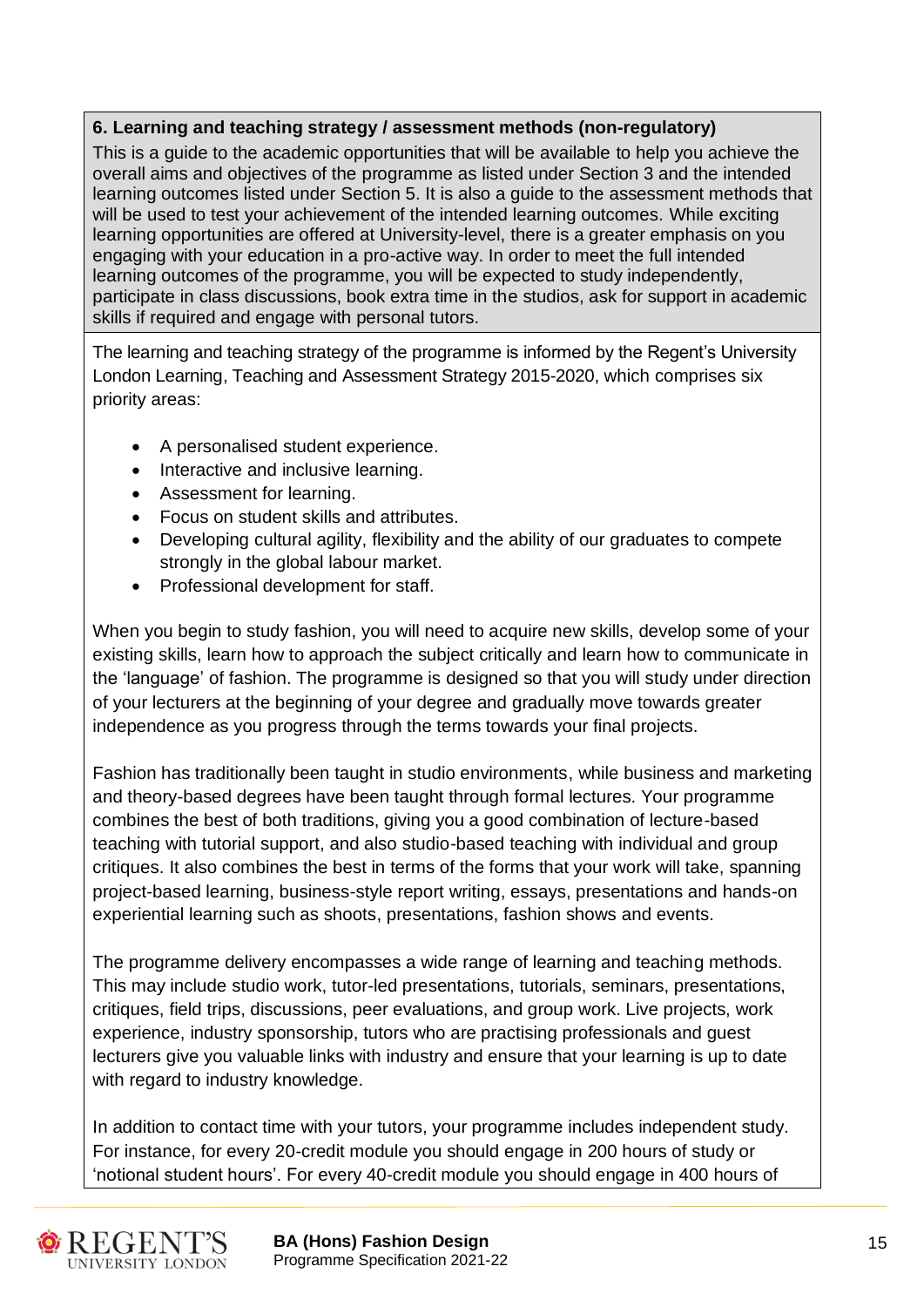study, and so on. That means, for example, that if you have 60 hours of contact time on a 20-credit module, you will be expected to engage in another 140 hours of committed independent study for that module.

Independent learning will be an integral part of your studies, where you will be encouraged to extend your learning and practice outside of your timetabled classes. It is vital to your success on the programme that you manage your time well, demonstrating a responsible attitude to your own learning.

Each module will include specific Learning Outcomes that tell you what we expect you to be able to do on successful completion of that module. Teaching is carefully designed to enable you to learn the knowledge and skills that the module offers, and all assessments for the module are designed to enable you to demonstrate that you have adequately learned the knowledge and skills. The programme content and the learning outcomes were designed using national references to ensure that they are appropriate for the award of a UK degree, and your achievement is monitored against those national references.

At the beginning of each module you will be given a module outline, project briefs and scheme of work by your lecturer(s). It will also contain information about what kind of work you are asked to submit for assessment (for instance projects, essays, presentations, reflective self-evaluations, critiques, work in industry, curriculum vitae, portfolios, boards and sketchbooks) and it will tell you the weightings of those assessments (for instance: 70% for a sketchbook and, 30% for a presentation).

On the BA (Hons) Fashion Design programme, typically, each 10-credit module would entail a single coursework assessment, 20-credit modules would be two. The size and scope of these assessments vary as to credit weighting and level of study.

The BA (Hons) Fashion Design curriculum is modular, in which each module is designed to complement prior and future modules. Modules at higher levels advance topics explored earlier in more depth and encourage a greater level of creative thinking and autonomous evaluation and application to provide the opportunity for greater depth of learning.

Your programme is industry-orientated. For that reason, experiential learning is fundamental to many of the learning and teaching methodologies used on the programme and to many of the assessments that you will complete. Preparation for careers in relevant disciplines contributes to the mission and goals of the University and is integral to the design of your programme.

We highly recommend that you complete internships/work placements in the industry in addition to your studies. Work placements enable you to enrich your understanding of the industry, consolidate what you have learned and make valuable contacts in industry. Some students are offered jobs once they graduate with the companies that they have worked with on work placements. Work placements may be as short as a few hours and as long as several months during the summer break.



**BA (Hons) Fashion Design** 16 Programme Specification 2021-22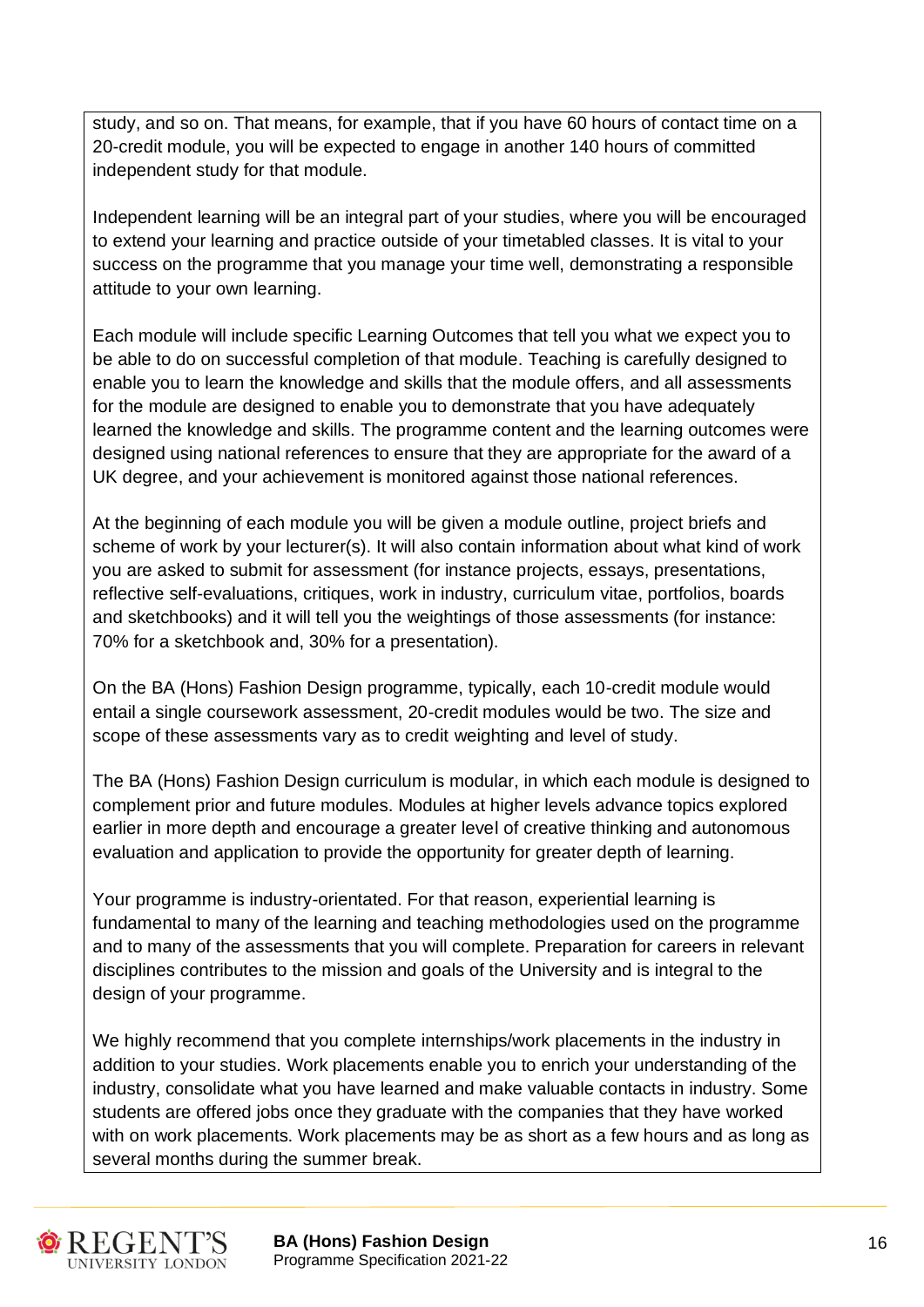Students in Year 2 (Term 2) can elect to undertake an optional Industry Placement module. This combines work in industry with continued study, supported by weekly tutorials, enabling you to gain credit whilst studying an area of the industry.

# **Breakdown of teaching methods by percentage per level**

The following breakdown is a guide to how much time you will spend doing each teaching and learning method. The exact amount of time spent in taught/practical lessons or selfstudy will depend on the elective modules that you take.

| <b>Foundation Year</b> |     | Level 4    |     | Level 5    |     | Level 6    |     |  |  |  |  |
|------------------------|-----|------------|-----|------------|-----|------------|-----|--|--|--|--|
| Taught                 | 0%  | Taught     | 12% | Taught     | 12% | Taught     | 12% |  |  |  |  |
| Practical              | 60% | Practical  | 48% | Practical  | 48% | Practical  | 48% |  |  |  |  |
| Self-Study             | 40% | Self-Study | 40% | Self-Study | 40% | Self-Study | 40% |  |  |  |  |

# **Programme management and teaching staff**

The programme is overseen by a Course Leader and a Head of Programme. The Course Leader has oversight on the quality of the course delivery and the student experience and works closely with academic and technical staff to maintain teaching excellence.

We pride ourselves on providing a bespoke design education, where you will be able to study in small group sizes, offering you a high level of contact with tutors and a clear focus on developing your particular interests and abilities.

Many of our staff are also practising professionals or have strong links with the fashion industry, which ensures that we maintain high standards within our teaching of contemporary practices and relevancy to ever change needs of the industry. In addition, staff often have their work or practice showcased in international publications, exhibitions and industry events, which contribute to the profile of our programme and their awareness of current industry contexts.

The design and delivery of both theoretical and practical projects are managed by module leaders, who support your individual development of skills, knowledge and professional practices throughout the duration of the module.

Every student on the programme is allocated with a Personal Tutor, who will meet you on a one-to-one basis at various stages throughout the academic year and provide you with guidance and advice to support your ongoing personal and professional development throughout your entire studies at Regent's University London.

The current Course Leader is Steven Dell and the Head of Programmes for Fashion & Design is Mark Eley.



**BA (Hons) Fashion Design 17 (1898)** 17 Programme Specification 2021-22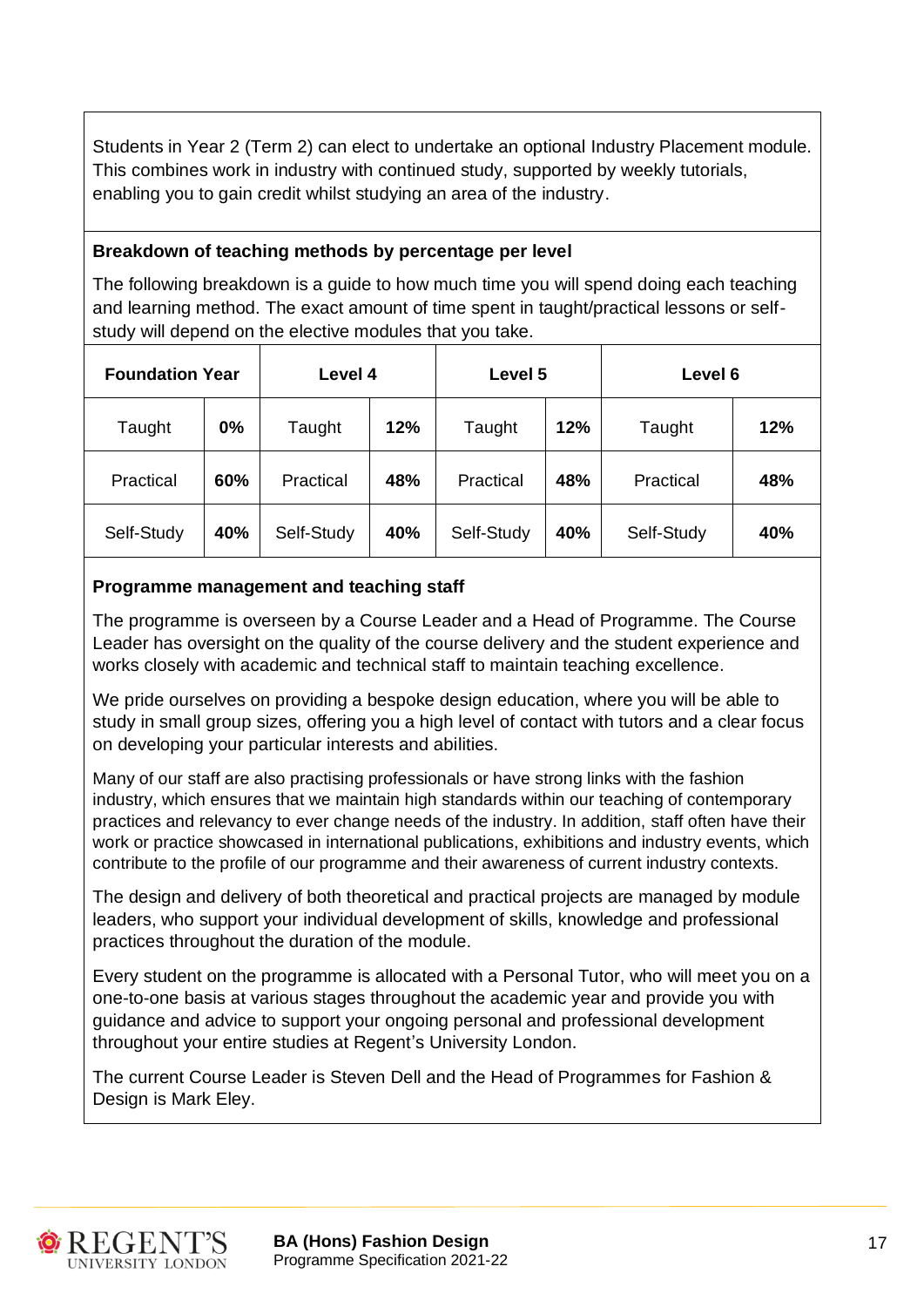# **Assessment strategy and methods**

Assessment on your programme is both practical and theoretical, in order to ensure that you become a reflective practitioner of your art, requiring you both to create fashion and to consider its role and function in society, and its relationship to the individual. It is designed to ensure that you acquire the knowledge, skills and aptitudes that you should have in order to take your place as a professional in the fashion industry.

All your coursework will be assessed using the Learning Outcomes listed in Module Handbooks and mapped to the School General Grading Criteria. The quality of your work and level of achievement being assessed is awarded a grade or numerical mark for each assessed piece of work using the grade bandings. The grades you receive for each module component or assessment task are aggregated to arrive at the final grade for the module. The University holds a record of assessment for all of the modules you take and enables you to see your overall achievement on the programme, term by term.

There is a combination of formative and summative assessments. Formative activities are used for developmental purposes and are designed to help you learn more effectively by giving you feedback on your progress and on how it can be improved and/or maintained. They do not contribute to the award mark. Summative assessments are used to determine your success in meeting the intended learning outcomes of a module and do contribute to the award.

Assessment is through 100% coursework i.e. there are no written exams. Examples of coursework could include presentations, market reports, essays, design based projects and portfolio work, manufactured garments or outfits or collections, and fashion shoots. You may also have the opportunity to produce a fashion film, fashion magazine or participate in the production of a fashion show.

In summary, assessment:

- Gives information about your performance.
- Gives information about what you need to do to improve your work.
- Helps you to understand what you are good at and where you need to improve.
- Helps you to identify your strengths and weaknesses, and therefore helps you to make choices for the future.
- Shows you what you have learned and gives you a sense of achievement.
- Tells you what you can do better in the future and what to do to ensure that you gain as much as possible from your education.
- Measures your performance in completed units. It is therefore retrospective and should not necessarily be taken as a guide to future success.
- Confirms that you are ready to progress onto the next set of modules.
- Enables you to accumulate credit towards your degree.
- Enables us to calculate your final degree award.



**BA (Hons) Fashion Design** 18 Programme Specification 2021-22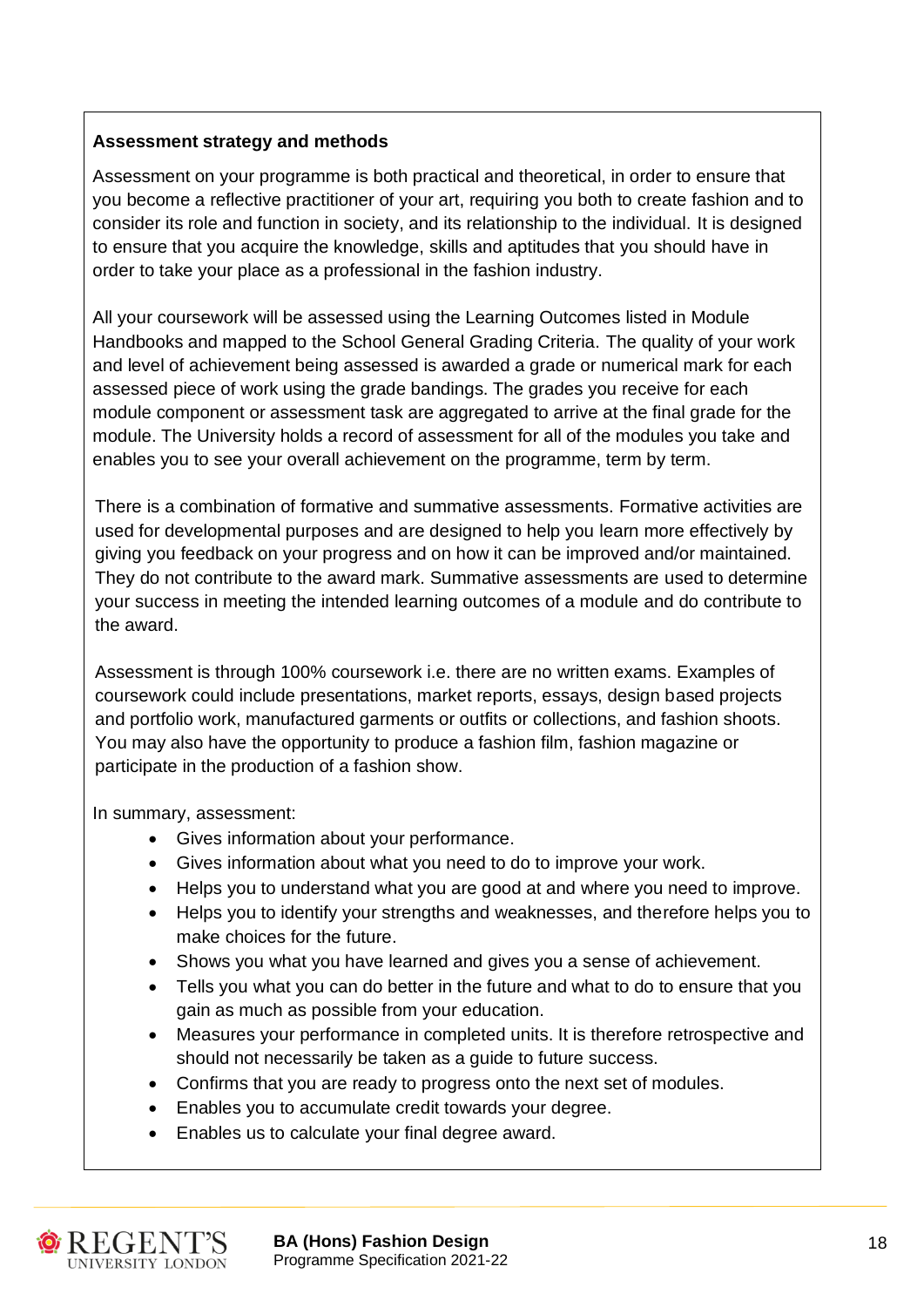Please note that the University may need to keep your work for various reasons, including audits, validations and for External Examiners to review. You are advised to keep copies of your work wherever possible and to contact the Course Leader for information about collecting work.

#### **Breakdown of assessment by percentage per level**

| <b>Foundation Year</b> |       | Level 4    |      | Level 5    |      | Level 6    |      |  |  |  |
|------------------------|-------|------------|------|------------|------|------------|------|--|--|--|
| Exams                  | $0\%$ | Exams      | 0%   | Exams      | 0%   | Exams      | 0%   |  |  |  |
| Coursework             | 100%  | Coursework | 100% | Coursework | 100% | Coursework | 100% |  |  |  |

#### **Alternative forms of assessment**

Students with student support agreements may be offered an alternative form of assessment. When this is the case, the University's Disability Guidelines for Alternative Forms of Assessment are followed.

#### **Ethical approval of research**

All research conducted within and outside the University by students at Regent's University London must be approved by the Faculty/Institute Research Ethics Review Panel prior to its commencement. This will include, but is not limited to, all research involving human or other living participants, and all experiments, investigations and procedures involving human or other living participants, or data relating to such living entities.

#### **7. Programme structure**

This is a guide to the overall structure of your programme such as term dates, assessment periods and what core modules will delivered each year.

To complete your programme, you will need to achieve 360 credits for an undergraduate degree. You will study a number of modules across your programme, which will each have a credit value. On successfully passing each of these modules, you will gain credits that count towards the total needed for your degree.

One credit equates to 10 notional hours, which is the average time a student will take to achieve the specified learning outcomes. So if a module is worth 10 credits, then you would expect to spend 100 hours studying this. Remember, these will not all be 'taught' hours. You will receive guidance and instruction through lectures, seminars etc., but you will also need to engage in self-study. A percentage breakdown of teaching contact hours and self-study required on this programme is indicated in the section above.

On an undergraduate degree programme, you can usually expect to study 120 credit per level (or year), with no more than 80 credits per term.

The academic year runs from September to December and January to May. Classes take place Monday to Friday 09:00 to 19:00.

You are expected to be available for class, field trip, tutorials and other programme activities from September to May.



**BA (Hons) Fashion Design** 19 Programme Specification 2021-22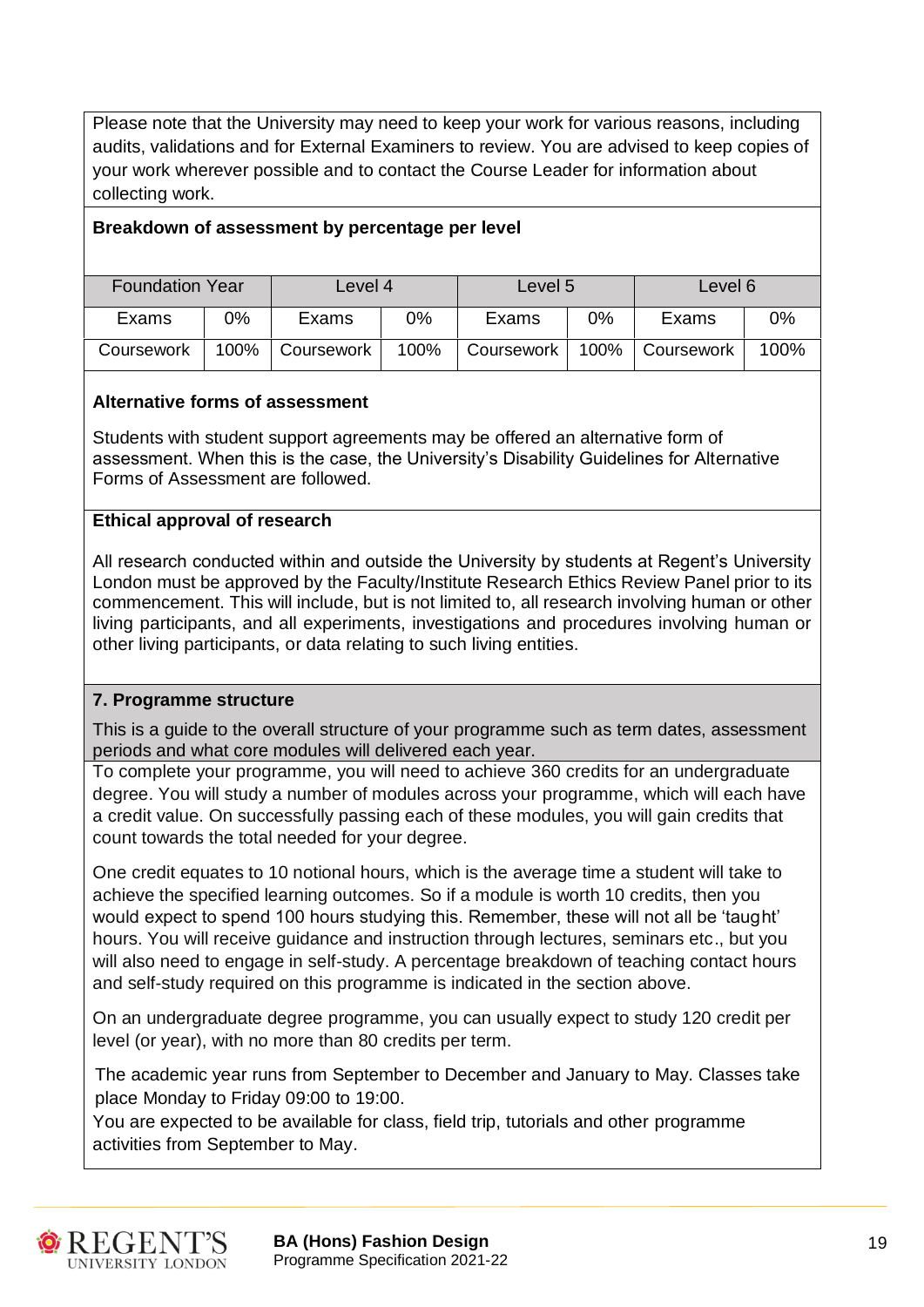Assessment submission deadlines are typically at the end of the term in which the module takes place. Some modules have submission deadlines for components during the run of term.

| <b>Programme Structure - LEVEL 3</b>                                                          |                |
|-----------------------------------------------------------------------------------------------|----------------|
| <b>Core modules</b>                                                                           | <b>Credits</b> |
| Term 1                                                                                        |                |
| Research                                                                                      | 20             |
| Design Cycle                                                                                  | 20             |
| <b>Materiality and Make</b>                                                                   | 20             |
| Term <sub>2</sub>                                                                             |                |
| Design in Industry                                                                            | 20             |
| Specialist option (Fashion Design, Fashion Marketing, Graphic Design or<br>Interior Design) 1 | 20             |
| Specialist option (Fashion Design, Fashion Marketing, Graphic Design or<br>Interior Design) 2 | 20             |
| <b>Total credits for Level 3:</b>                                                             | 120            |
| Exit awards and learning outcomes achieved (if appropriate)                                   |                |
| <b>Certificate of Completion</b>                                                              |                |
| <b>Programme Structure - LEVEL 4</b>                                                          |                |
| <b>Core modules</b>                                                                           | <b>Credits</b> |
| Term 1                                                                                        |                |
| <b>Pattern and Construction</b>                                                               | 20             |
| <b>Global Perspectives</b>                                                                    | 10             |
| Textiles and Materiality (FD pathway)                                                         | 20             |
| Introduction to Fashion Marketing (FDM pathway)                                               | 20             |
| Term <sub>2</sub>                                                                             |                |
| <b>Fashion Design Process</b>                                                                 | 20             |
| <b>Fashion History and Context</b>                                                            | 20             |
| Fashion Atelier (FD pathway)                                                                  | 20             |
| Fashion Consumer (FDM pathway)                                                                | 20             |
| Total core module credits:                                                                    | 110            |
| Elective modules - choose one of the following (subject to availability):                     |                |
| <b>English for Academic Purposes</b>                                                          | 10             |
| <b>Fashion Drawing</b>                                                                        | 10             |
| Language                                                                                      | 10             |



**BA (Hons) Fashion Design** 20 Programme Specification 2021-22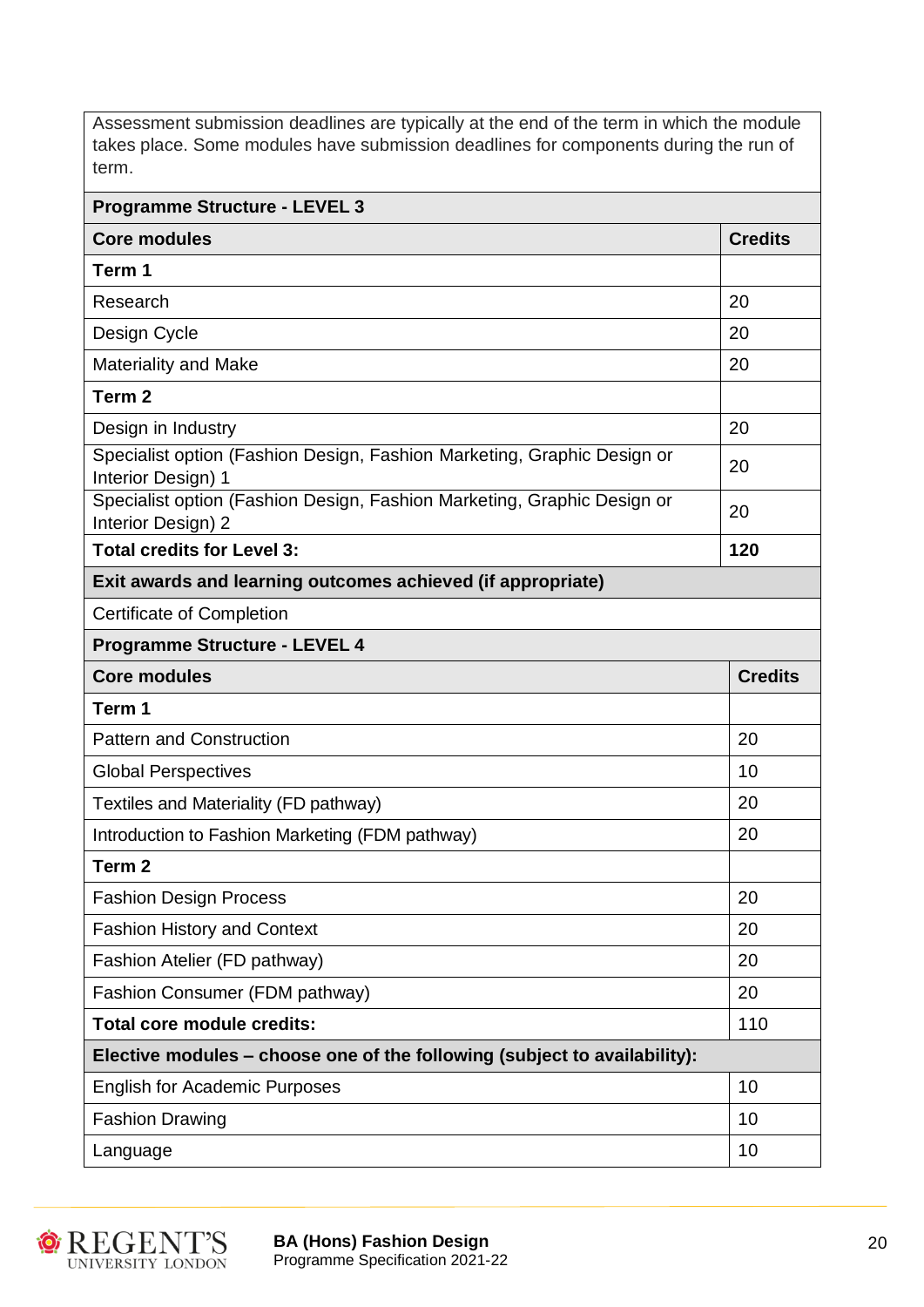| The Fashion Industry                                                         | 10             |
|------------------------------------------------------------------------------|----------------|
| Total elective module credits you need to choose:                            | 10             |
| <b>Total credits for Level 4:</b>                                            | 120            |
| Exit awards and learning outcomes achieved (if appropriate)                  |                |
| Certificate of Higher Education                                              |                |
| <b>Programme Structure - LEVEL 5</b>                                         |                |
| <b>Core modules</b>                                                          | <b>Credits</b> |
| Term 1                                                                       |                |
| Design Studio 1                                                              | 20             |
| <b>Fashion Theory and Research</b>                                           | 20             |
| Creative Cutting and Drape (FD pathway)                                      | 20             |
| Fashion Marketing and Communication in Practice (FDM pathway)                | 20             |
| <b>Total core module credits:</b>                                            | 60             |
| Term <sub>2</sub>                                                            |                |
| Design Studio 2                                                              | 20             |
| <b>Fashion Illustration and CAD</b>                                          | 20             |
| Elective modules - choose 1 or 2 of the following (subject to availability): |                |
| Accessories                                                                  | 20             |
| <b>Fashion Entrepreneurship</b>                                              | 20             |
| <b>Fashion Photography</b>                                                   | 12             |
| <b>Fashion Publishing and Media Relations</b>                                | 20             |
| <b>Fashion Show Production and Events Management</b>                         | 20             |
| <b>Fashion Styling</b>                                                       | 12             |
| <b>Industry Placement</b>                                                    | 12             |
| Language                                                                     | 10             |
| Total elective module credits you need to choose:                            | 20             |
| <b>Total credits for Level 5:</b>                                            | 120            |
| Exit awards and learning outcomes achieved (if appropriate)                  |                |
| Diploma of Higher Education                                                  |                |
| <b>Programme Structure - LEVEL 6</b>                                         |                |
| <b>Core modules</b>                                                          | <b>Credits</b> |
| Term 1                                                                       |                |
| Pre-Collections - Research and Development                                   | 40             |
| <b>Dissertation</b>                                                          | 20             |



**BA (Hons) Fashion Design** 21 Programme Specification 2021-22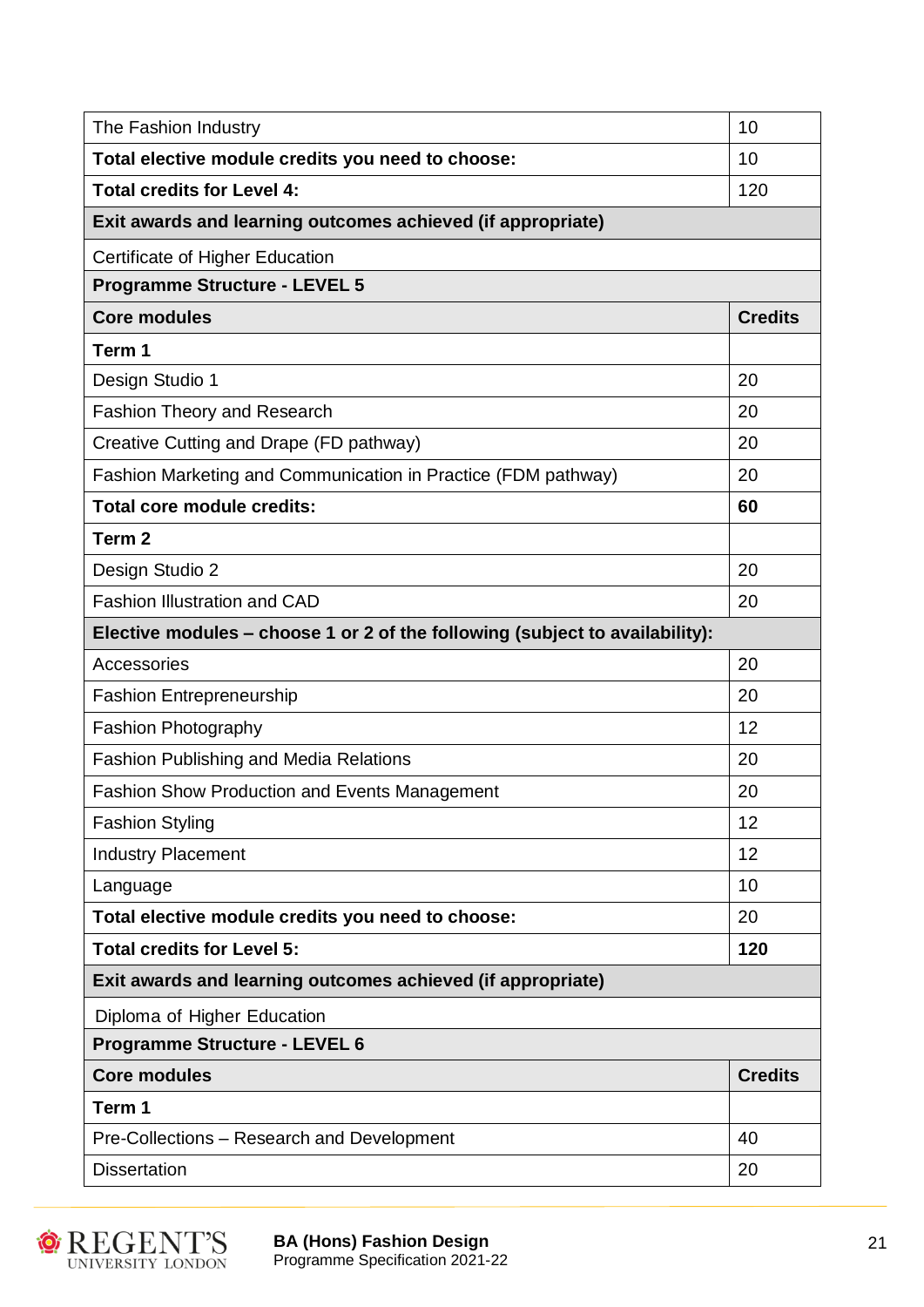| Term 2                                                |     |  |  |  |  |
|-------------------------------------------------------|-----|--|--|--|--|
| Collections and Portfolio (FD pathway)                | 60  |  |  |  |  |
| Final Major Project and Portfolio (FMD pathway<br>-60 |     |  |  |  |  |
| Total credits for Level 6:                            | 120 |  |  |  |  |

#### **Exit awards and learning outcomes achieved (if appropriate)**

BA: to qualify for the award of a non-honours degree the student must have been awarded 300 credits overall, including at least 120 credits at levels 4 and 5, and 60 credits at Level 6.

BA (Hons): to qualify for the award of an Honours degree a student must have been awarded at least 360 credits overall, including at least 240 credits at levels 5 and 6, of which at least 120 credits are at Level 6.

#### **8. Distinctive features of the programme and other key information**

This is a guide to anything else you may need to know about your programme, including anything that may seem a bit unusual or different to similar programmes in other institutions.

The programme enables you to explore a particular pathway of study in order to enhance your knowledge and focus your major projects towards a particular sector of industry.

#### **BA (Hons) Fashion Design**

Graduates of this pathway re expected to be creative, fashion innovators who are passionate about design. You will learn how to express your personal philosophy of fashion through the generation and development of creative and innovative ideas. You will demonstrate your grasp of the conceptual and the aesthetic in clothing as you gain the ability to develop original designs. Your designs will stem from personal research, understanding of textiles, experimentation, garment construction and professional finish. These outcomes will embody both your talent as a designer and your signature style. The culmination of your learning will be the development and realisation of a fashion collection and a dissertation in your final year. The development of your personal design philosophy and collection will be informed by an understanding of fashion in context and underpinned by a dissertation. This is an opportunity to explore an area of personal interest.

# **BA (Hons) Fashion Design (Marketing)**

Graduates of this pathway are expected to be creative, market-aware designers. You will learn how to create innovative designs, based on original research, consumer needs, and commercial environments. You will gain an understanding of global issues, changing trends, emerging markets and elements of fashion promotion and communication. As customer focused designers with a strong appreciation of marketing issues you will gain the ability to design, prototype, and construct clothing ranges that combine both your personal design philosophy and the needs of the marketplace. The culmination of your learning will be the development and realisation of a fashion collection or a major fashion



**BA (Hons) Fashion Design** 22 Programme Specification 2021-22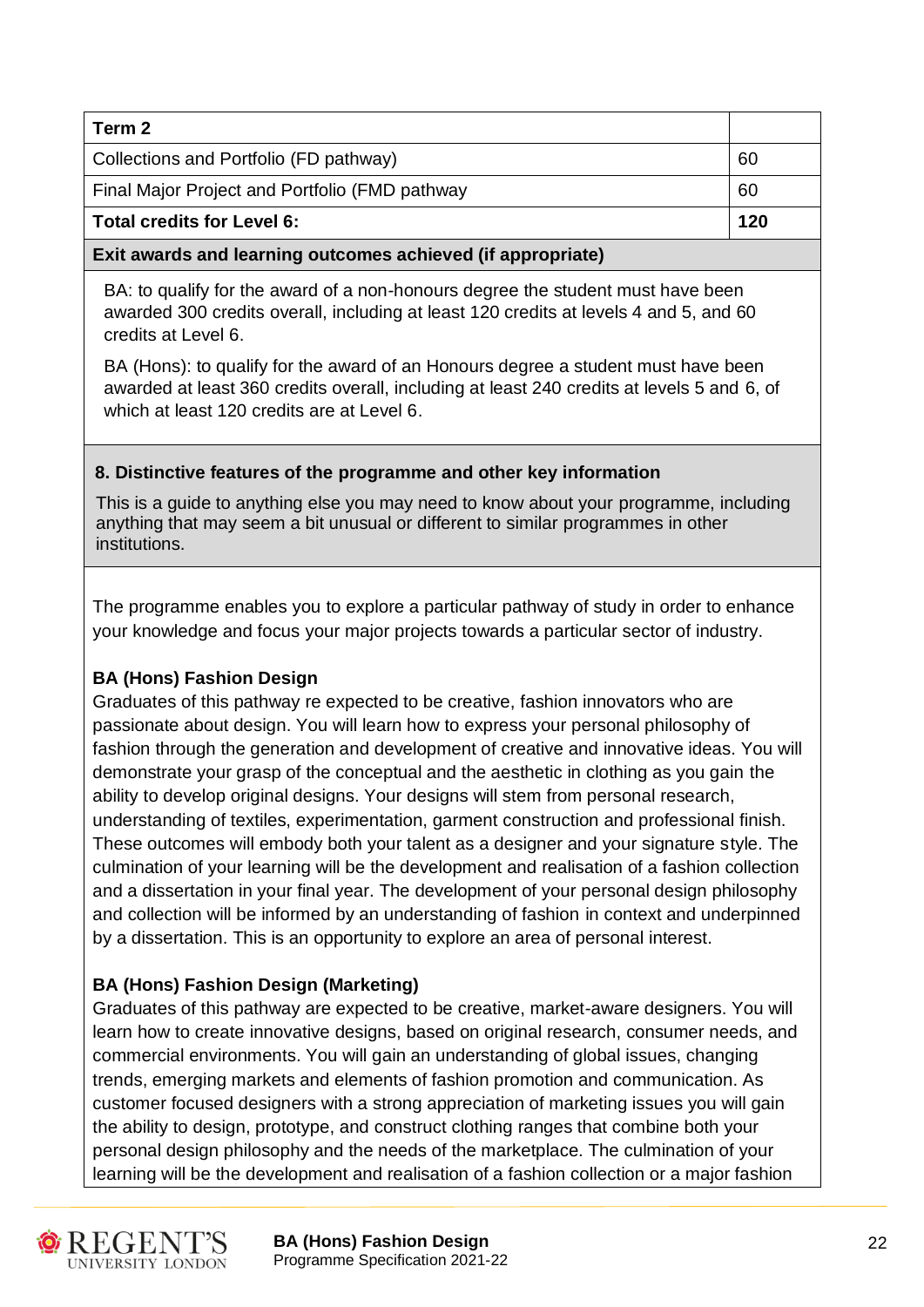project together with a dissertation in your final year. The development of your personal design philosophy and collection or project will be informed by an understanding of fashion in context and underpinned by a dissertation. This is an opportunity to explore an area of personal interest.

# **Level 3 (Foundation)**

The foundation year, Level 3, provides you with a broad-based introduction to fashion and design, where you can explore and develop an understanding of the creative industries, of fashion design and fashion marketing. The foundation year is common to all students on the Fashion and Design bachelor's programmes. You will gain a basic knowledge of some of the skills and methodologies of art and design history and theory, of graphics, interiors, photography, illustration, fashion design and fashion marketing. You will learn to use your creative and thinking skills, and to develop aesthetic sensibilities in relation to fashion. You will develop visual, verbal and text-based communication skills and you will learn to reflect on and adapt to changing challenges and situations. At Level 3, theoretical studies will enable you to understand how art, design and fashion have evolved in their wider contexts.

In the second term of Level 3, you will take the 'Design in Industry' module, which will develop your visual communication skills within a creative industries' context. You will also choose to take 2 out of 4 specialist option modules. The modules are Graphic Design, Interior Design, Fashion Design and Fashion Marketing. All students wishing to complete one of the fashion programmes are advised to take both fashion modules. All of the specialist modules are designed to give students an introduction to the specialist area of study. They also provide a foundation for further study in those disciplines. In terms of Fashion Design, the specialism will help you explore the key skills typically used in the creative design and making of fashion garments.

During Level 3 you will have the opportunity to review your choice of programme, and to change to one of the other programmes without loss of standing, if you have discovered that it would suit you better. You can always discuss this choice with your lecturers and your Module Leader or Course Leader.

# **Level 4 (Year 1, BA (Hons))**

The programme offers a range of modules, designed to enable you to start to develop a range of technical skills and knowledge used in fashion as well as a breadth of creative and professional practices to explore and express your ideas. You will start to explore how fashion enables the individual to communicate a personal identity. You will acquire an understanding of the design process, including research, idea generation and design development in order to produce contemporary and innovative fashion statements.

If you have chosen the Fashion Design pathway, you will also explore the creative use of textiles and materiality in fashion, and further develop your garment construction skills in the Fashion Atelier module, including an introduction to tailoring.



**BA (Hons) Fashion Design** 23 Programme Specification 2021-22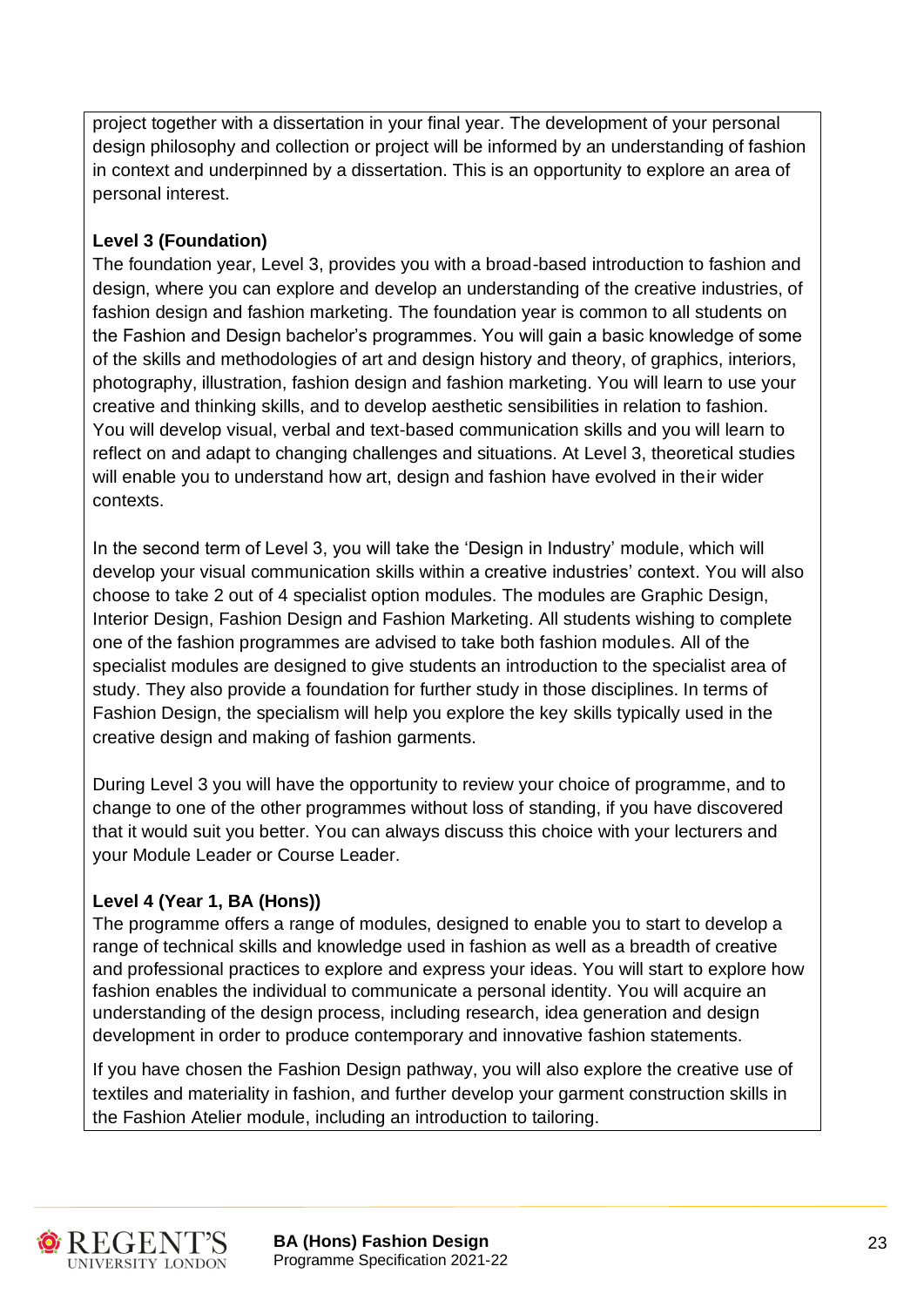Fashion Design (Marketing) students will gain an overall introduction to fashion marketing in term one, and look at the fashion consumer in more detail in term two. You will acquire marketing and promotional theories, tools and methodologies and learn to use them to explore the fashion industry and its markets.

All students will learn about the evolution of fashion and you will start to explore the relationship between fashion, society and culture within the Fashion History and Context module. You will explore the interrelationship between theory and practice and learn to analyse, evaluate and communicate concepts about your own and the work of other designers, artists and image-makers.

Global Perspectives is a 10-credit module shared across all undergraduate programmes at the University during Term 1. You will have the opportunity to work with and get to know students from different disciplines and many different cultural backgrounds. You will be expected to participate actively in the events of the module and to show your ability to critically reflect on your own values and how they may differ from those around you.

# **Level 5 (Year 2, BA (Hons))**

In Year Two, you will consolidate your learning from Level 4 and develop a deeper understanding of fashion design that will extend your level of creativity and technical innovation. Our two Design Studio modules will enable you to explore experimental and conceptual ways of developing a collection in Term 1 and focus your design skills in Term 2 in order to respond to industry focused projects and international competitions.

The extended development of drawing and illustration skills, including the use of digital tools and media will be supported and developed within the Fashion Illustration & CAD module*.* You will also explore contextual and theoretical issues relating to fashion, design and sustainability, considering the context of your own work.

Fashion Design pathway students will also experiment with creative cutting techniques and drape, as well as further strengthening your knowledge of garment construction and design, through the Creative Cutting and Drape module.

Fashion Design with Marketing pathway students will further develop their knowledge and skills in fashion marketing and learn how to communicate to fashion audiences, through the Fashion Marketing and Communication in Practice module. You will study fashion brands and look at the communications strategies that they employ.

You will also take elective modules (min 20 credits) to increase your specialist knowledge in relation to your pathway. This could include Fashion Show Production and Event Management, Fashion Styling, Fashion Photography, Fashion Accessories, or Fashion Publishing & Media Relations. Students who are thinking about setting up their own business may wish to choose the Fashion Entrepreneurship module. You will examine your strengths and weaknesses, your skills and abilities as you develop a clearer idea of your interests in preparation for study at Level 6.



**BA (Hons) Fashion Design** 24 Programme Specification 2021-22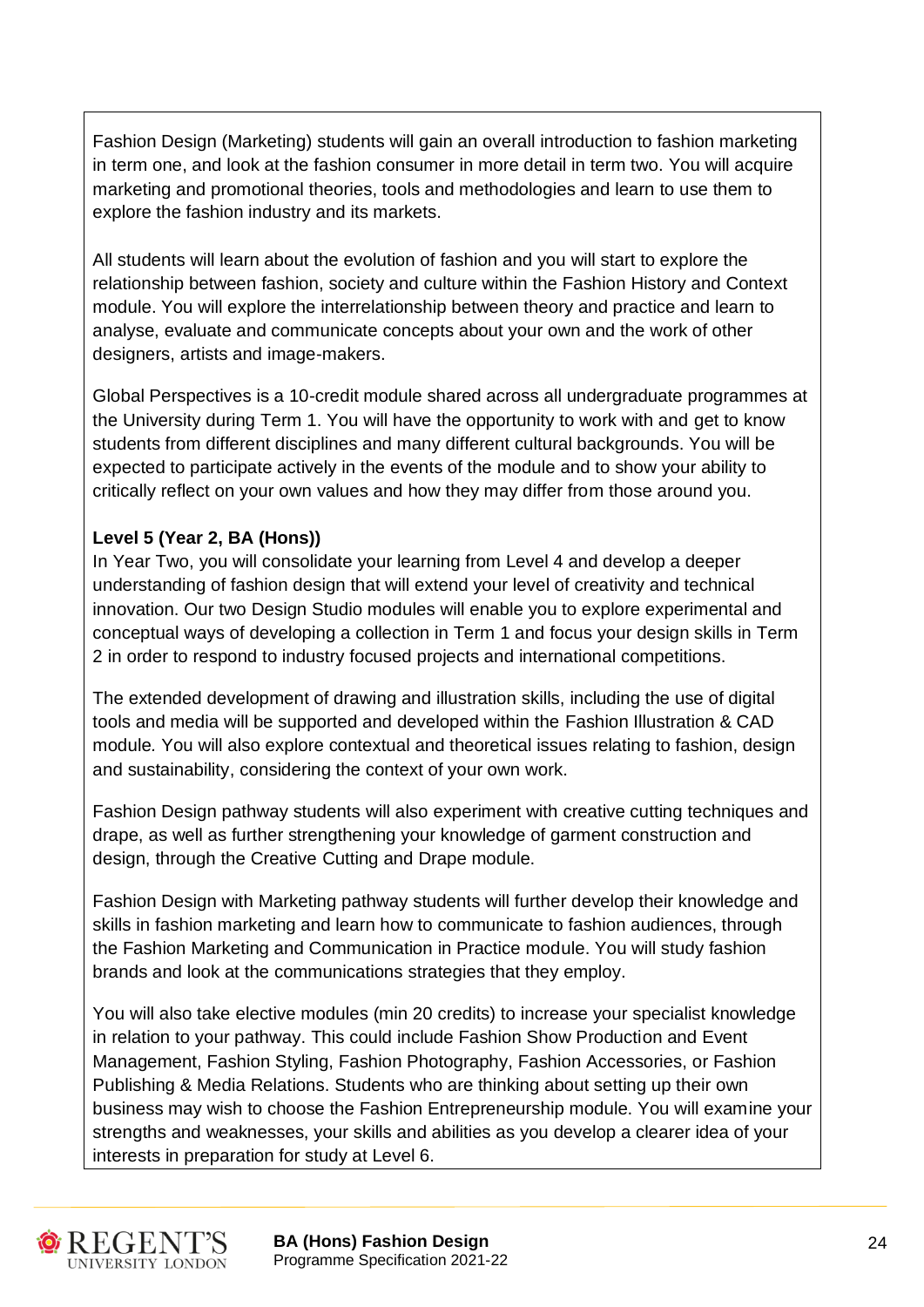At the end of Level 5, you will be encouraged to complete an Internship/Work Placement in the fashion industry. This will be completed during the summer and, where possible, it will be related to your intended area of study in Level 6.

# **Level 6 (Year 3, BA (Hons))**

Throughout the course, you will have been introduced to the concepts, techniques, processes and methods of creating and realising fashion design, and the final year encourages you to take all of this knowledge to produce your own collection. Year Three will enable you to develop a professional design portfolio and a contemporary menswear or womenswear collection that is related to your career aspirations in fashion design or postgraduate study.

In term one you will focus upon the research and design development elements of your Final Major Project. Setting your own brief and engaging in extensive and rich research, you will develop and illustrate proposals for a collection, along with a fully finished garment and a number of toiles that capture the key elements of your collection.

The negotiation of your Final Major Project proposal for term 2 will allow you to pursue your career goals and select outcomes that reflect your aspirations.

You will also prepare an industry standard portfolio of work to support your career development into employment or further study on an MA programme, whilst developing your interview skills and your curriculum vitae.

Students on the Fashion Design pathway will produce an innovative and contemporary sixoutfit collection, which will be shown at our end of year Graduate Fashion Show.

Students on the Fashion Design (Marketing) pathway can elect to complete a smaller collection of four fully realised outfits, and an additional fashion marketing submission, that captures your interest in either marketing strategy, branding, or fashion promotions.

All students will complete a Dissertation, researching an area of personal interest, perhaps a topic encountered earlier in the degree, which will also inform and underpin your practical work. Although separate to the practical work, it is a requirement of the Dissertation that engagement it relates to the industry and to industry practice. Thus the Dissertation ultimately reflects how you have become an 'informed practitioner'.

# **Elective modules**

The programme offers a number of elecitve modules alongside core subjects at Levels 4 and 5. These electives offer you the opportunity to explore different areas of interest or career opportunities amd to mix with students from other programmes. The operation of electives is dependent upon availability, with a minimum number of students.

There is also the option to undertake an Industry Placement elective in term 2 of Level 5. This is subject to placements being approved, and the placement is to run alongside other



**BA (Hons) Fashion Design** 25 Programme Specification 2021-22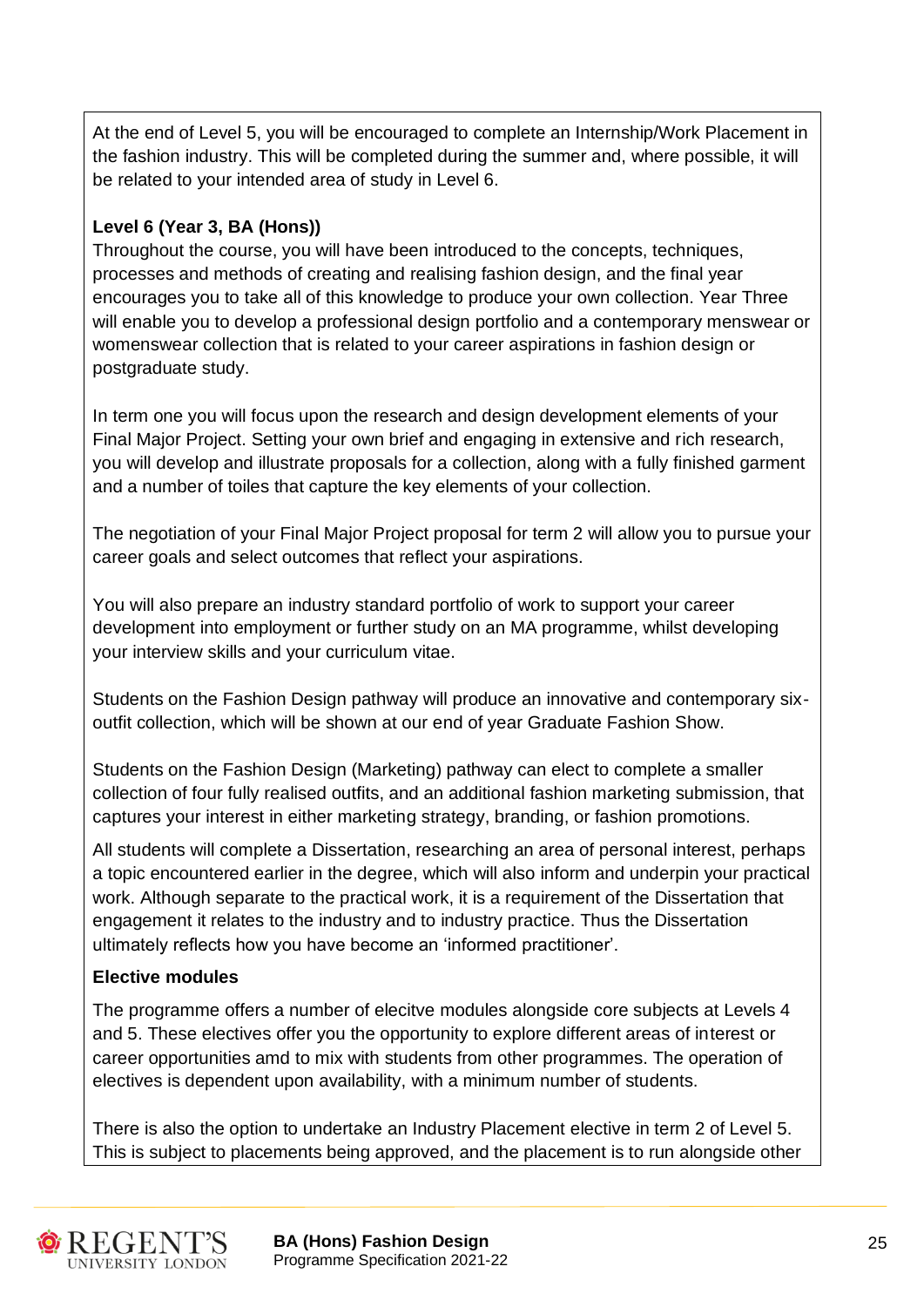modules where full attendance is expected. You will be briefed on the opportunities and requirements of this module in Level 4 (Year 1).

# **Individual Learning Project**

This module is designed for transfer students to complete requirements for their degree and in exceptional circumstances to enable students to undertake special projects. It can facilitate pursuit of individual interests in the field of fashion and design. The module can only 'replace' an elective module within the student's degree programme and cannot be used for core modules. It is available at the discretion of the Head of School and appropriate Head of Programme.

#### **9. Student support**

We want you to make the most of your time at Regent's and we also know that sometimes life at university can be hard. We can give you the support and you need, on academic study, language skills, careers, disabilities, mental health, gender, sexuality, finance and many other issues.

Regent's Student Hub will be the first port-of-call for the majority of your needs. Staff in the Hub can either deal with your enquiry directly or point you to one of our services for more support. Our support services include:

- Personal tutor scheme
- **Student Services**
- Academic Skills
- English for Academic Purposes
- Careers advice, including placements
- Disability support
- Accommodation
- **Student Union**

For more information about life at Regent's and the services we offer please visit our website:

[regents.ac.uk/information/student-life/for-current-students](https://www.regents.ac.uk/information/student-life/for-current-students)

The BA (Hons) Fashion Design programme primarily offers small class sizes and this means that all students enjoy a high level of contact with their lecturers. This supports our philosophy of enabling you to develop your individual strengths, interests and style. As you move through your programme you will find that you get to know the fashion team well. The team will start to get to know you and they will become familiar with your strengths and weaknesses so that in the latter stages of your degree programme they will be able to guide you as you decide upon the focus of your final year's work.

Academic guidance is available from a number of sources. If you have questions about individual modules, you should speak with the lecturer(s) teaching the module in the first instance. In addition to this, you will have a personal tutor – an experienced academic to whom you can go with questions, concerns or ideas. At the beginning of each term the list of fashion students and their personal tutors is updated. You can ask to speak with your personal tutor in confidence. You can also ask to meet with your module leader or course



**BA (Hons) Fashion Design** 26 Programme Specification 2021-22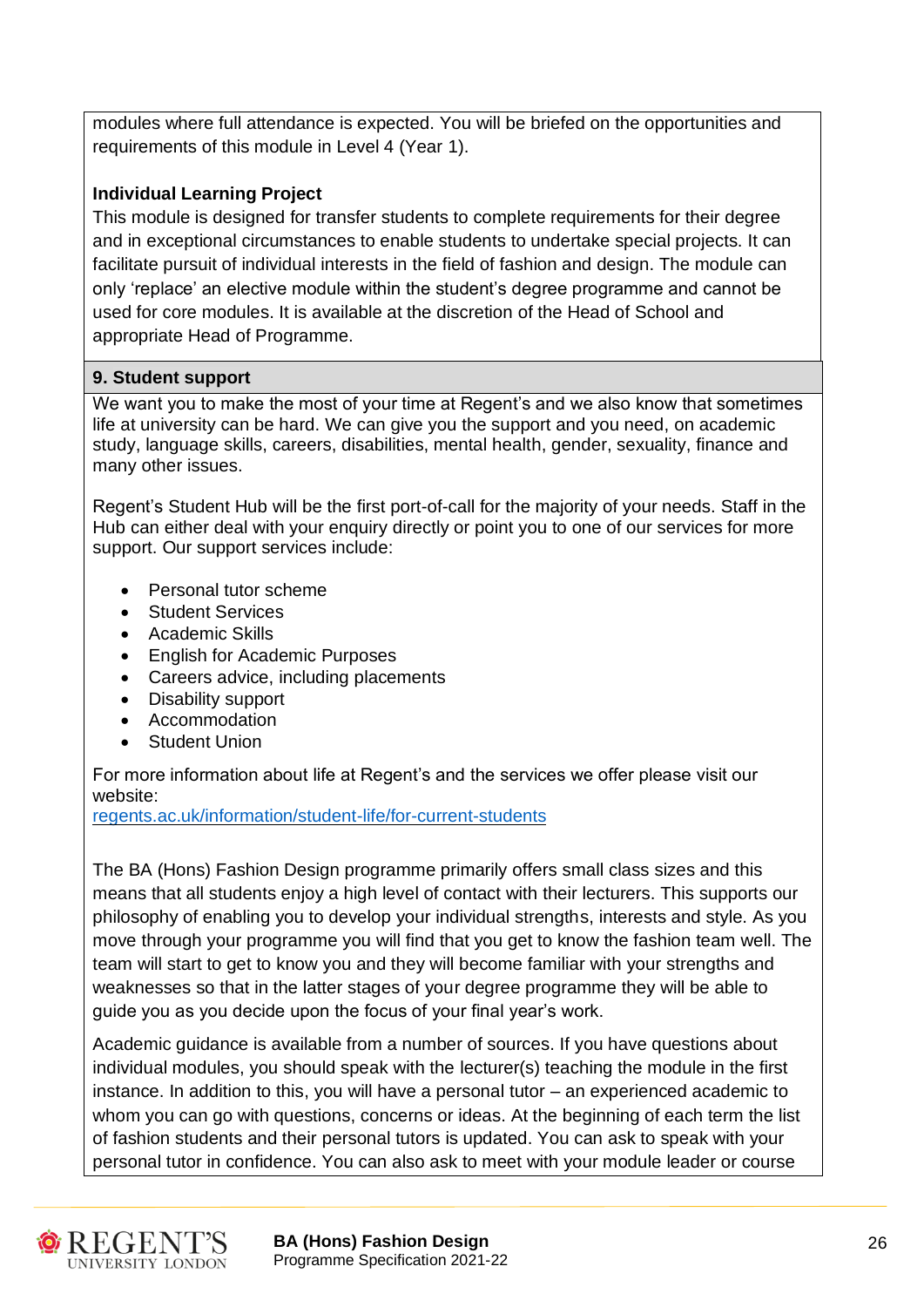leader should you wish to discuss anything about your programme or your academic progress.

If you are concerned about your academic study or about any other element of your experience at Regent's University London, we are keen to hear from you and to meet with you to discuss your concerns.

# **10. Learning support facilities**

Regent's offers a variety of different facilities and technologies to support your studies**.**  These include lecture theatres, seminar rooms, the library, IT labs and specialist software.

# **Workshop space, laboratories and other specialist accommodation**

A significant part of the programme will be delivered on the Marylebone campus which offers has specialist teaching accommodation, including:

- 2 x 15 Mac computer suites for both class use and open access.
- Specialist high end Mac computer equipment and large format printing.
- Multi-purpose design studios.
- Marylebone Theatre
- A range of teaching spaces, for one to one tutorials, through to large seminar/workshop spaces, equipped with smart boards.

The location of the Marylebone campus has significant advantage due to its close proximity to the exclusive Marylebone High Street, and Oxford street areas, which can be used as active research zones throughout the study.

#### **Marylebone studios and sewing equipment**

Three studio spaces designed to facilitate the delivery of fashion design education and practice.

#### **Top floor studio**

14 Juki flatbed sewing machines 1 Brother 3 thread overlocker 2 Double Comel steam units = 4 irons Group floor studio

#### **Print room**

Mimaki TX300P digital fabric printer and steamer Plus 42" large format Canon Digital Printer

#### **Basement studio**

- 8 Juki flatbed sewing machines
- 1 Reece Button hole
- 1 Brother twin needle

1 Brother

Babylock

- 1 Brother 5 thread
- 1 Brother 4 thread overlocker
- 1 Juki 4 thread overlocker
- 2 Juki 3 thread overlocker
- 1 Brother 3 thread



**BA (Hons) Fashion Design** 27 Programme Specification 2021-22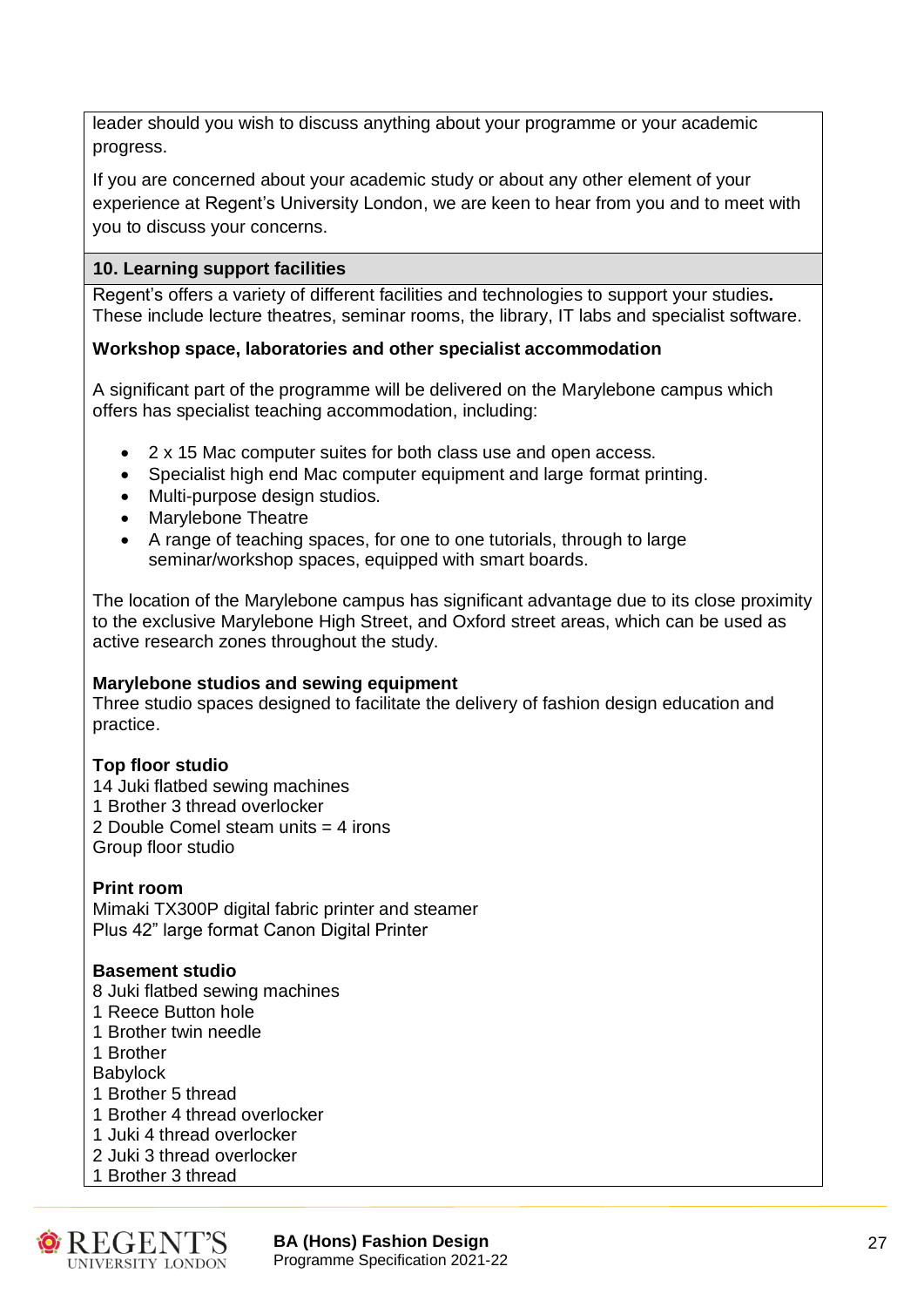1 Stirovap steam iron

#### **Marylebone resource room**

This is a flexible space with entrance via Garbutt Place. The accommodation comprises two floors, with the lower floor containing comfortable setting and a small kitchenette for use as a social, or small group space. The ground floor also houses an impressive collection of fashion and fashion related books and journals/periodicals. The second floor contains open access PCs and a range of desktop and pod-based learning spaces.

#### **Online databases**

The library subscribes to a number of electronic resources and databases. These include: Fashion Monitor, Ebscohost, Proquest, Datamonitor/Passport, Berg Fashion Library, Mintel, Design and Applied Arts Index (DAAI), WGSN, Oxford Art Online, Oxford Reference Online and Ebook. The library has agreement with British Library Document Delivery Supply to supplement the needs of the users. The students also have access to specialised and public libraries in the area.

#### **Photo studio**

A well-equipped photographic studio on the Regent's Park campus If you require support or advice with regard to accessing campus facilities, please speak with our disability support officer, so we may address your concerns. [regents.ac.uk/information/student-life/for-current-students/disability-information](https://www.regents.ac.uk/information/student-life/for-current-students/disability-information)

The Library at Regent's supports teaching and learning at the University. Our relevant and extensive collections, flexible study spaces and knowledgeable staff can help you achieve your academic goals. During term time, the Library is open until late in the evenings. During busy exam periods, it is open 24/7. Most areas are fully accessible to people with disabilities and wherever there are challenges we work with individual(s) to overcome, rearrange or support to facilitate good and safe access.

Regent's uses Blackboard as its virtual learning environment (VLE), where you will find learning materials and content for your modules. You will also submit your coursework online and receive feedback through Blackboard.

MyRegent's is a free app and web dashboard which contains Regent's email, degree programme timetable, module information and more. You will be able to download it for Apple or Android devices or access it at [my.regents.ac.uk](http://my.regents.ac.uk/) once you have enrolled with us.

Regent's has IT labs where you can use our computers and there are dedicated areas for you to use your own laptops and tablets. The campus has free Wi-Fi, including most areas of our extensive gardens, so any area can be adapted into a student study space. Regent's is a member of the Eduroam network, so you can connect to this service to access Wi-Fi worldwide.

For more about Regent's learning resources, visit:

[regents.ac.uk/about/learning-resources](https://www.regents.ac.uk/about/learning-resources)



**BA (Hons) Fashion Design** 28 Programme Specification 2021-22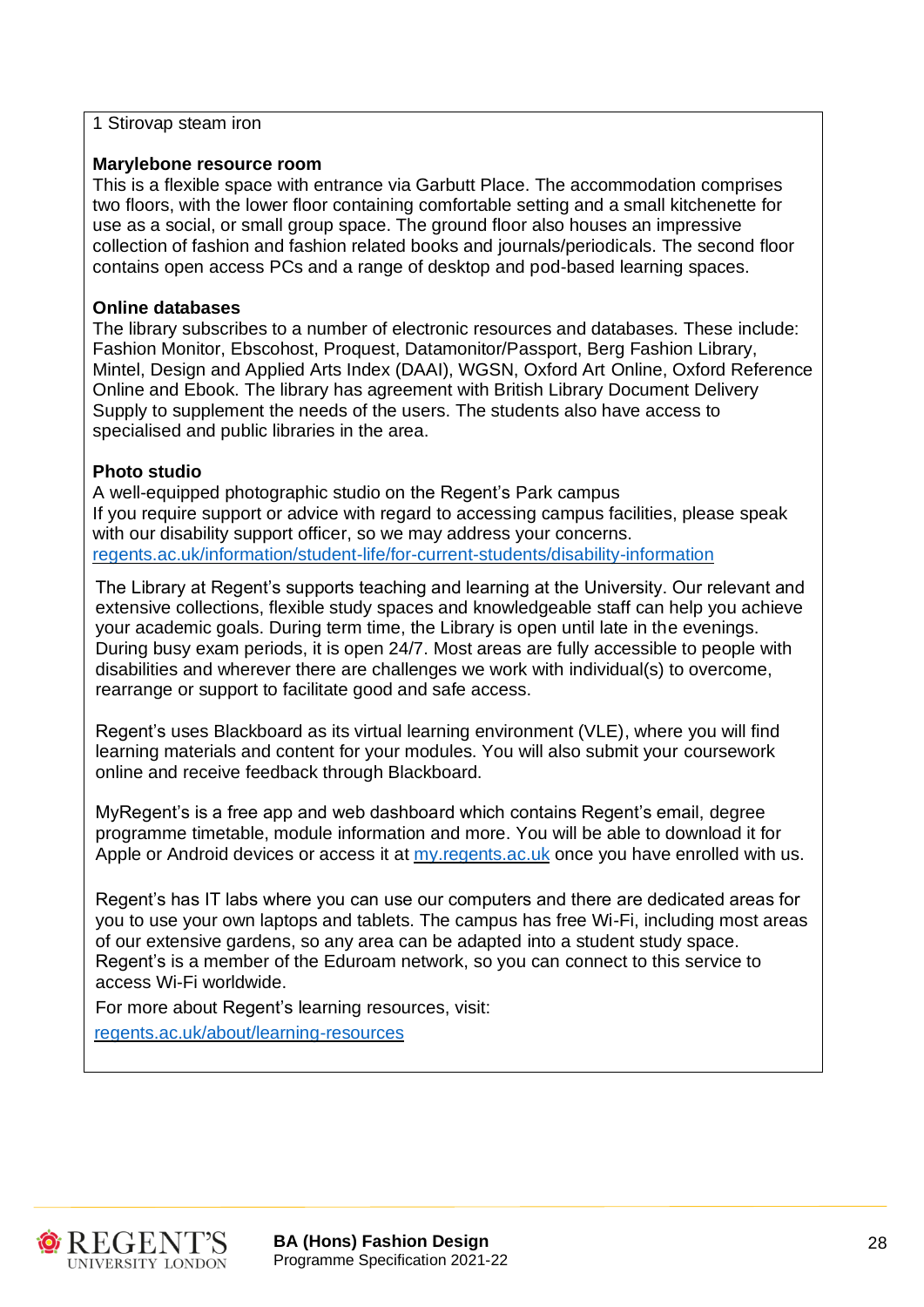# **11. Opportunities for personal development planning**

Early in your programme you will start to engage in self-reflection and evaluation. This will be related to your study on some modules and it will be an assessed part of your learning. You will be asked to evaluate your strengths and weaknesses, to reflect upon your learning and your personal responses, behaviour and development.

You will consider your personal development on individual modules and as you progress through your degree you will increasingly see your development in terms of your degree as a whole and in relation to the wider contexts of the industry. Completing a degree is not simply about the intellectual and practical skills that you acquire, it is also about your personal and professional development as an individual.

You will also have the opportunity to travel both within the UK and abroad on your fashion programme. This may be through a Study Tour. This is a short visit with academic staff to a destination that offers the opportunity to study fashion from a different perspective. For instance, a visit Premiere Vision in Paris, the world's premier fabric and trend show. These opportunities will be briefed at the start of each academic year. Study Tours are optional and will vary in costs depending on the location, duration of stay and the student numbers attending.

You will be supported in preparation for careers at programme level through the development of materials, which will help you to seek employment, for instance portfolios, projects and curriculum vitae. On your Collections and Portfolio module we will help you to prepare for job searches, interviews and employment, or applications for postgraduate study. We work with the Careers team to support you in a variety of ways in order to achieve this.

Your programme culminates in modules at Level 6 where you will work on projects that reflect your particular interests and career aspirations. Your personal and professional development planning feeds into these modules as you work on projects and a portfolio which communicates your individual style. You will write curriculum vitae and a personal statement that articulate who you are and what you wish to do after graduation. You should be in a position by the end of Level 6 to prepare applications for work, internships and/or postgraduate study.

# **Extracurricular activities**

You also have opportunity to engage with extracurricular activities on and off campus organised by staff from across Regent's. These include but are not limited to: prominent guest speakers' presentations, conferences, competitions, university societies, Student Union membership and student representation. Participation in competitions or engagement with societies and Student Union are a great way to develop a host of skills and evidence demonstrating your diverse capabilities and can contribute to fruitful personal development planning.

# **Careers support**

All students benefit from an initial consultation with a careers adviser in their first weeks on campus. Based on your individual interests you will, guided by your adviser, develop



**BA (Hons) Fashion Design** 29 Programme Specification 2021-22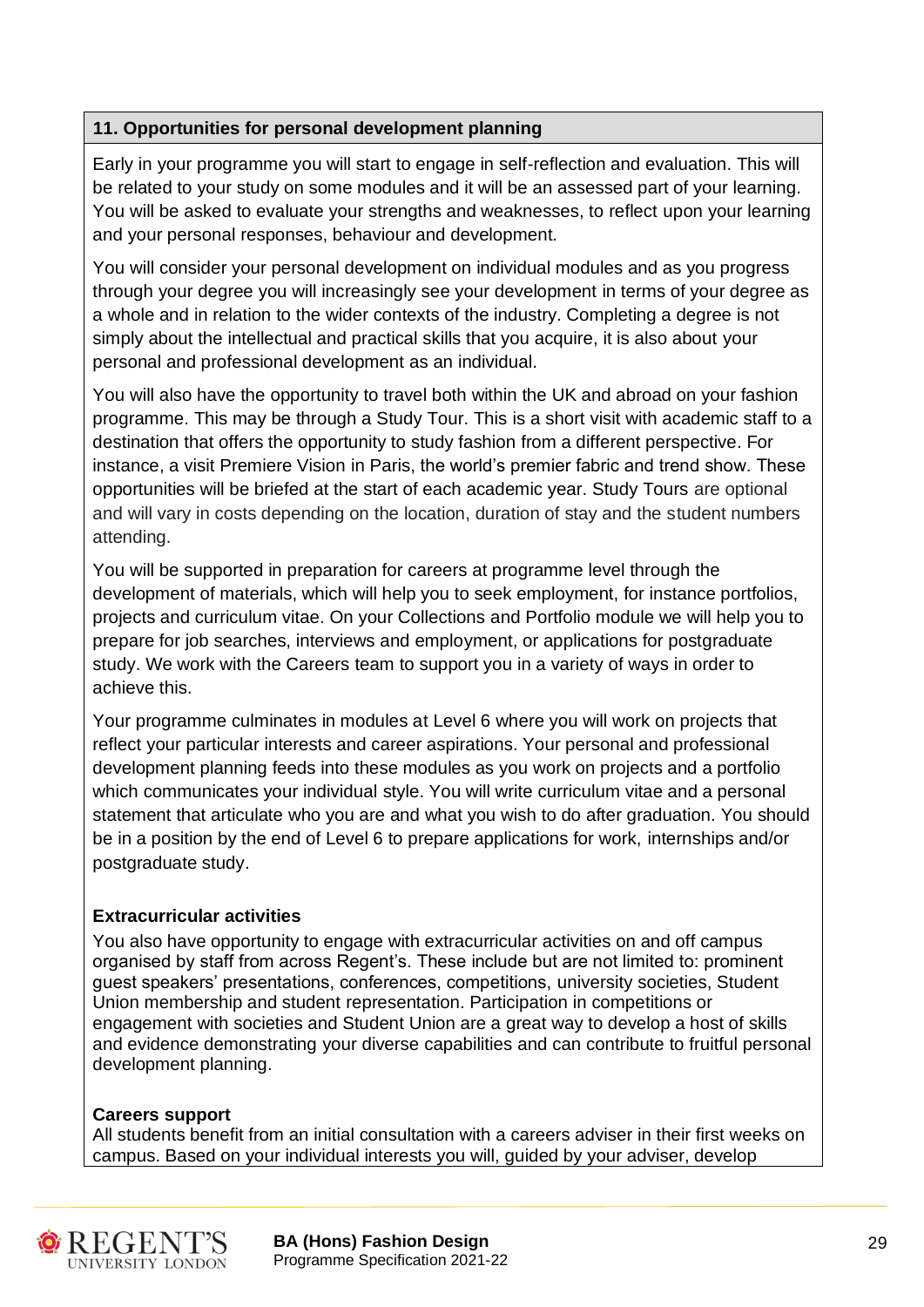knowledge and networks in relevant sectors and roles. You will be encouraged to team up with like-minded individuals to build communities centred around shared interests.

You will have access to the vacancies shared by our business relations team on the Student Hub, as well as multiple other resources, and help with making applications for internships and graduate roles in the UK and beyond. Students who have not identified an area of interest are offered guidance consultations to enable decision-making.

A variety of workshops throughout the year will help you succeed at every stage of the selection process, including CV and cover letter writing, interview (including video interviews) and assessment centre preparation, networking, LinkedIn and psychometric testing. Support with individual applications is available.

Students who wish to start their own business will be invited to work in The Hive (see below).

Students looking to complete a consultancy project, such as a capstone, receive support in developing practical consultancy skills, as well as help with sourcing suitable projects. This offer is tailored with sector relevant information to reflect subject specialisms (e.g. fashion, design, business).

Each term a number of masterclasses (held by industry specialists), seminars, networking events and meetups are organised on campus. They offer an invaluable opportunity to find out about employment prospects in different industries and business sectors and to develop a professional network.

At our hiring breakfasts, employers who currently seek students via the Student Hub vacancy board (internships, placements, or graduate jobs) are introduced to (and given the opportunity to interview onsite) students directly.

In addition to regular face-to-face contact with our expert staff, we offer a wide range of online resources including VoIP (e.g. Skype) appointments to help you in your job search. These include advice sheets, videos and self-assessment tools. All this is accessible on the Student Hub to current students and alumni.

#### **The Hive**

The Hive is a workspace and community for both current students and alumni, which offers a full suite of services, including start-up advice, masterclasses, careers advice, student consultancy services and a bookable hot desk environment for start-ups. There is also support with graduate entrepreneurship visas if required.

The Hive offers a collaborative environment in which careers and enterprise advice happens in a live working environment, allowing knowledge and opportunities to flow between its users. It aims to break down barriers between job seekers and creators, learners and staff, changing the way our learners relate to the University and develop their career skills.



**BA (Hons) Fashion Design 30 and 30 and 30 and 30 and 30 and 30 and 30 and 30 and 30 and 30 and 30 and 30 and 30 and 30 and 30 and 30 and 30 and 30 and 30 and 30 and 30 and 30 and 30 and 30 and 30 and 30 and 30 and 30 and** Programme Specification 2021-22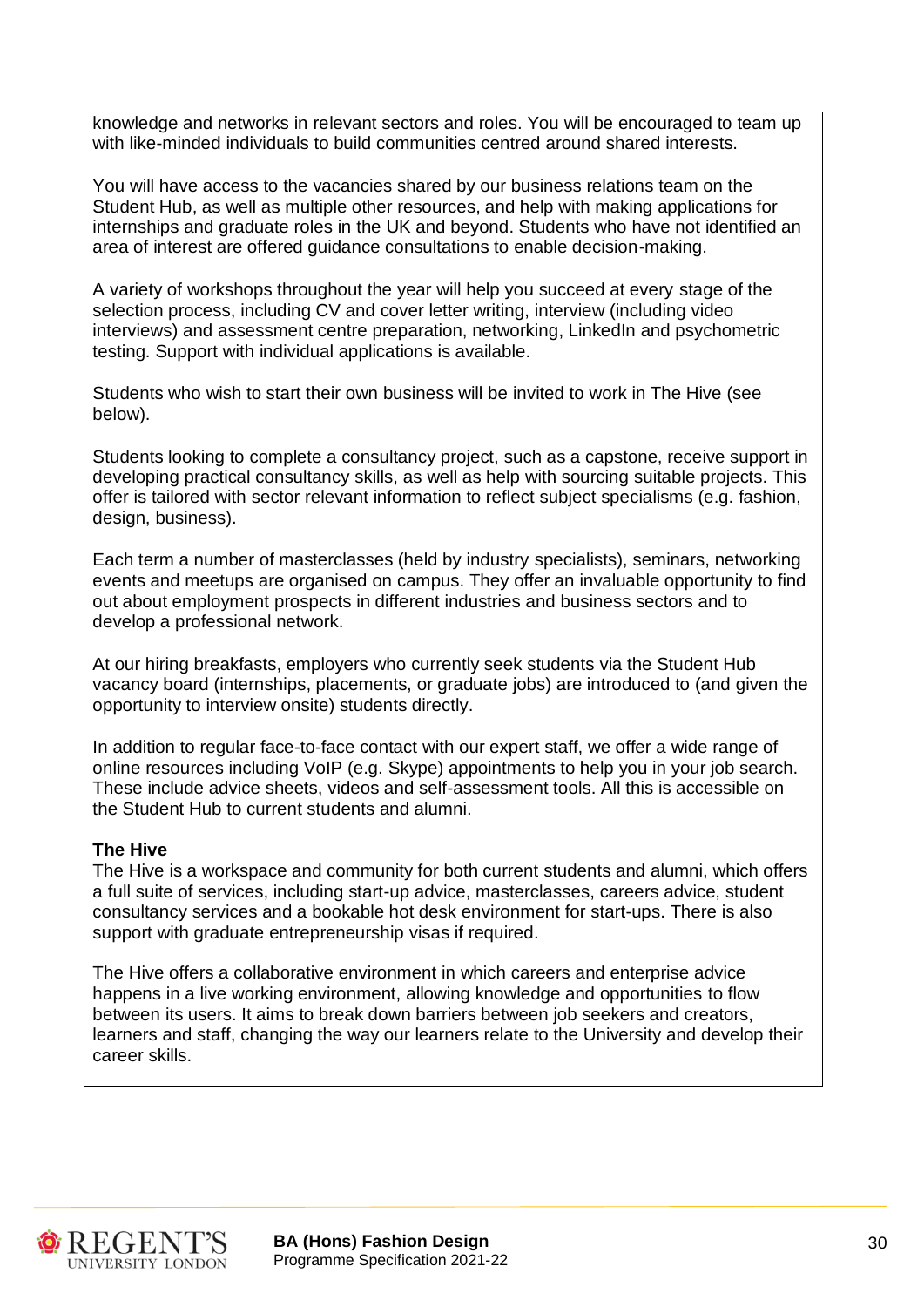# **12. Admissions criteria**

A Regent's education provides you with a high level of personal attention, and this begins from the moment you apply to study with us. We want to understand who you are and what your skills and interests may be – we are interested in your potential, as well as your prior achievements. We review each application comprehensively and on its individual merit, considering all of your skills, interests and attributes.

# **Level 3 entry requirements**

The minimum entry requirement for Foundation (Level 3) students is one of the following qualifications:

- Five GCSEs at grades A-C / 9-4
- US High School Diploma with a minimum GPA of 2.5
- Equivalent qualifications as deemed acceptable by the University

# **Level 3 English language requirements**

English is our language of instruction and we require proof of your English proficiency. You can demonstrate your English proficiency with one of the following qualifications (or equivalent):

- GCSE English language at grade C (4) or above
- International Baccalaureate: Grade 4 or above in English at Higher or Standard level
- US High School Diploma (studied in a majority English-speaking country): cumulative GPA (on a 4.0 scale) at 2.5 or above
- IELTS Academic: overall score of 5.5 with a minimum 5.5 in each component

#### **Level 4 entry requirements**

The minimum entry requirement for Level 4 students is one of the following qualifications:

- Two GCE A-levels at grades A-C / 9-4
- International Baccalaureate Diploma
- US High School Diploma with a minimum GPA of 2.5, plus one of the following:
	- o Two AP tests with an average grade of 3
	- $\circ$  Two SAT II (Subject Tests) with a minimum score of 500 in each section
	- o SAT I (Reasoning Tests) with a minimum score of 1650 (550 in each section)
	- o ACT with a composite score of 23 (20 in each section)
	- $\circ$  Dual Enrolment and College credits (1<sup>st</sup> Year) 20 credits with a GPA of 2.5 or higher
- Equivalent qualifications as deemed acceptable by the University.

#### **Portfolio requirements**

As part of your application you will be asked to submit a portfolio of your design work which will be reviewed by our academic team.



**BA (Hons) Fashion Design** 31 Programme Specification 2021-22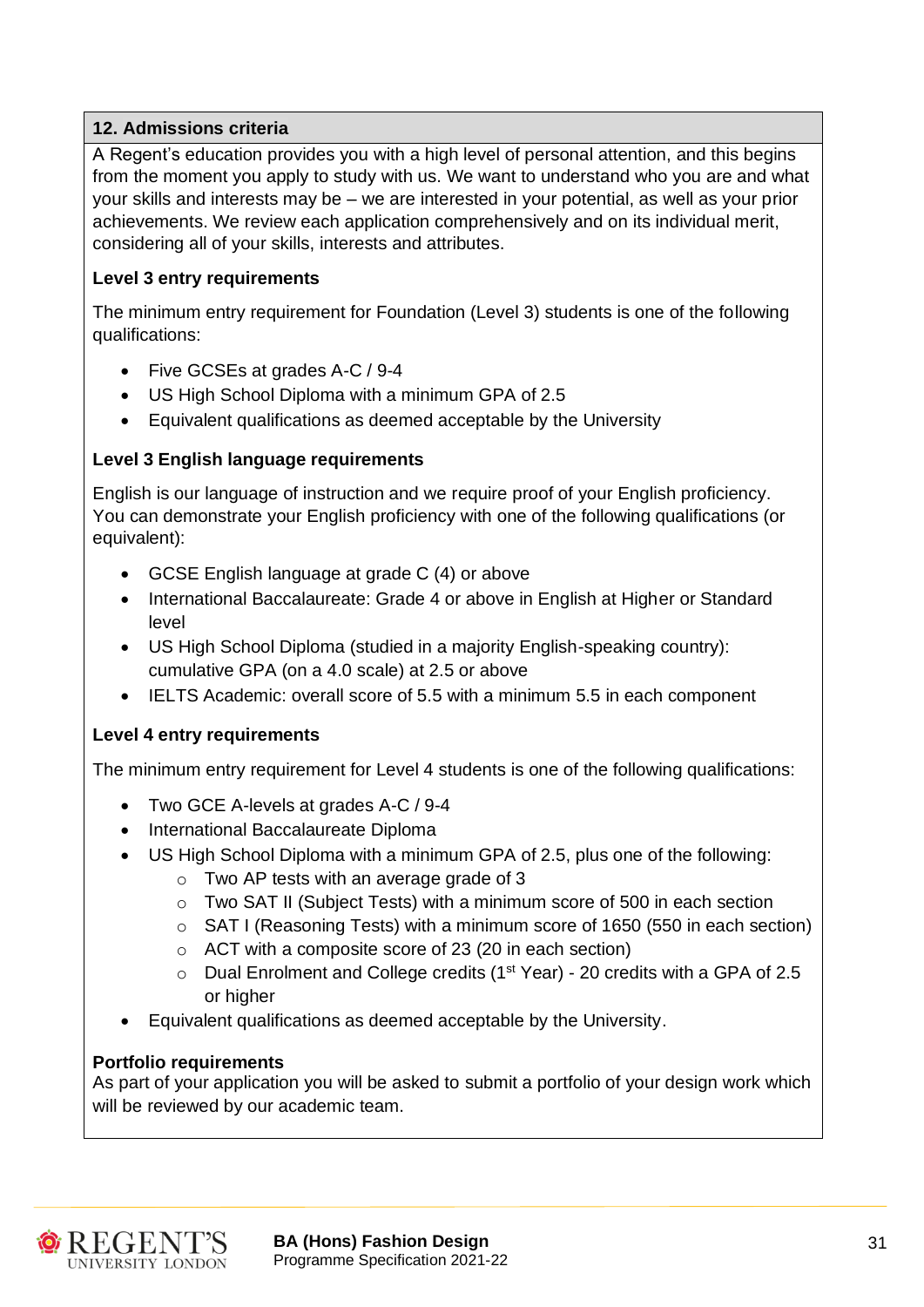You will find guidance on how to prepare your portfolio and information on what you will need to submit at [regents.ac.uk/portfolio-guidance](https://www.regents.ac.uk/portfolio-guidance)

# **Level 4 English language requirements**

English is our language of instruction and we require proof of your English proficiency. You can demonstrate your English proficiency with one of the following qualifications (or equivalent):

- GCSE English language at grade C (4) or above
- International Baccalaureate: Grade 4 or above in English at Higher or Standard level
- US High School Diploma (studied in a majority English-speaking country): cumulative GPA (on a 4.0 scale) at 2.5 or above
- IELTS Academic: overall score of 6.0 with a minimum 5.5 in each component.

#### *Students entering with Recognition of Prior Learning*

If you are joining your programme at an advanced entry point, we require IELTS 6.5 with a minimum 6.0 in Reading and Writing, with no score below 5.5 in any other components.

We offer a range of courses that can help to improve your English language proficiency. Please see the website for more details: [regents.ac.uk/study/short-courses/english-courses-london](https://www.regents.ac.uk/study/short-courses/english-courses-london)

For more information, see the How to Apply tab under each programme on our website.

You can find our Admissions Policy and Admissions Appeals and Complaints Policy at:

[regents.ac.uk/about/governance/academic-governance/academic-governance-documents](https://www.regents.ac.uk/about/governance/academic-governance/academic-governance-documents)

# **13. Visas and immigration**

At Regent's, you will be part of a truly international community, with the opportunity to make friends and contacts from around the world.

If you require a visa to study in the UK, please visit the Visas and Immigration page on the website:

[regents.ac.uk/study/international-students/visas-and-immigration](https://www.regents.ac.uk/study/international-students/visas-and-immigration)

#### **14. Tuition fees and other course costs**

For students enrolling on the BA (Hons) Fashion Design with Pathways, the annual fee for the academic level/year in 2021-22 is £18,500 paid in equal instalments over the first two terms. For students enrolling on the BA (Hons) Fashion Design with Integrated Foundation, the fee for the first year is £12,000.

Tuition fees are set for each financial year, which runs from 1 August to 31 July. Therefore your annual fee will rise each year/level. The maximum increase per year for existing students is based on the Consumer Price Index (CPI) inflation rate, plus a maximum of 3%.

To secure your place at Regent's you will need to pay a deposit. These are currently set at:

Home/EU students advance deposit on tuition fees: £1,000 (non-refundable\*)



**BA (Hons) Fashion Design** 32 Programme Specification 2021-22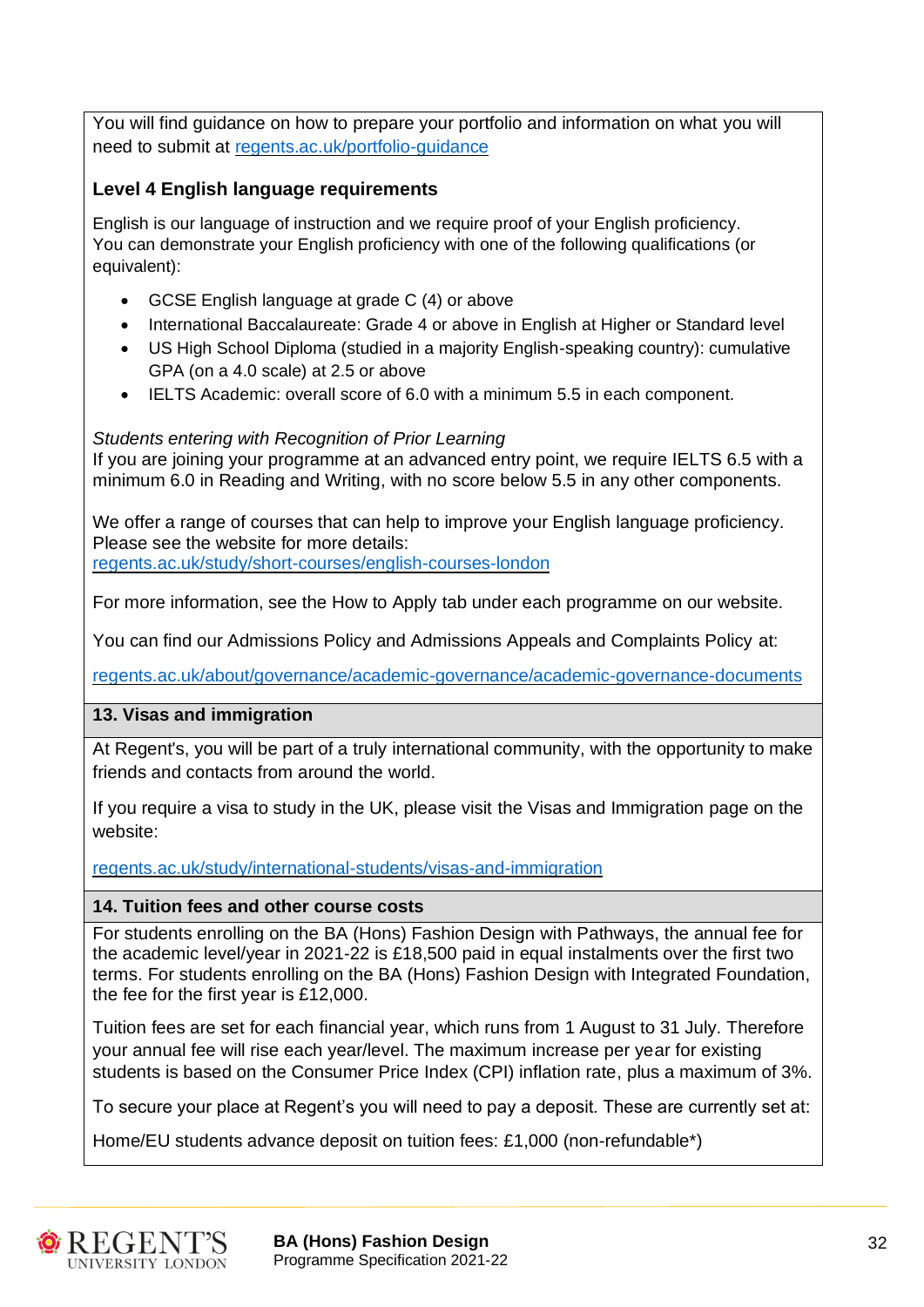Non-EU advance deposit on tuition fees: £4,000 (non-refundable\*)

Fees are normally payable once a term and are due two weeks before the start of term. They can be paid through our online portal. Payment plans are available for eligible new and returning students. For more information visit the Pay Fees page on our website: [regents.ac.uk/study/how-to-pay/pay-fees-online-and-payment-plans#close](https://www.regents.ac.uk/study/how-to-pay/pay-fees-online-and-payment-plans#close)

Our current Payment Terms and Conditions are available at: [regents.ac.uk/study/how-to-pay/payment-terms-conditions#close](https://www.regents.ac.uk/study/how-to-pay/payment-terms-conditions#close)

London is an expensive place to live so it is important to ensure that you can afford to stay here for the duration of your studies. In addition to your tuition fees, you will have expenses such as accommodation, food, bills, transport, clothes, socialising, books and other material costs. If you would like to discuss the financial impact of studying at Regent's then please contact us: [regents.ac.uk/about/contact-us](https://www.regents.ac.uk/about/contact-us)

One of your main financial outlays will be your accommodation. There are three types of accommodation available to choose from. We offer limited accommodation on campus at competitive prices, off-campus accommodation at Urbannest, or you could choose private accommodation which we can help you find. For more detail on accommodation please see our website: [regents.ac.uk/study/accommodation](https://www.regents.ac.uk/study/accommodation)

#### **Course materials and study costs**

Throughout your time on the BA (Hons) Fashion Design programme, you may need to purchase a specific equipment and materials to support your studies and produce project outcomes for each module. A list of art materials and equipment requirements are recommended in your module handbook and will form part of the essential tools for your studies and future employment.

The course costs below are indicative only and may vary according to the nature of the module, assignment brief and in relation to each student's project intentions. Where possible we try to source fabric sponsorship to support student projects, however this is subject to the generosity of industry partners and availability.

- Level 3 (Foundation) art equipment, paper and material costs approximately  $£120$ per year
- Level 4 (Year 1) art materials, pattern and sewing equipment and fabric costs approximately £250 per year
- Level 5 (Year 2) fabric and material costs approximately £300 per year
- Level 6 (Year 3) Final Collection and Portfolio costs –between £700 and £1,500 per year

A number of Level 6 students each year take the initiative and have been successful in securing sponsorship of fabrics and materials for their final collections.

A number of visits to exhibitions that are part of your module assignments in Level 3, 4 and 5 are paid for or subsidised out of the BA (Hons) Fashion Design budget.

Overseas study trips are optional and will vary in costs depending on the location, duration of stay and the student numbers attending.

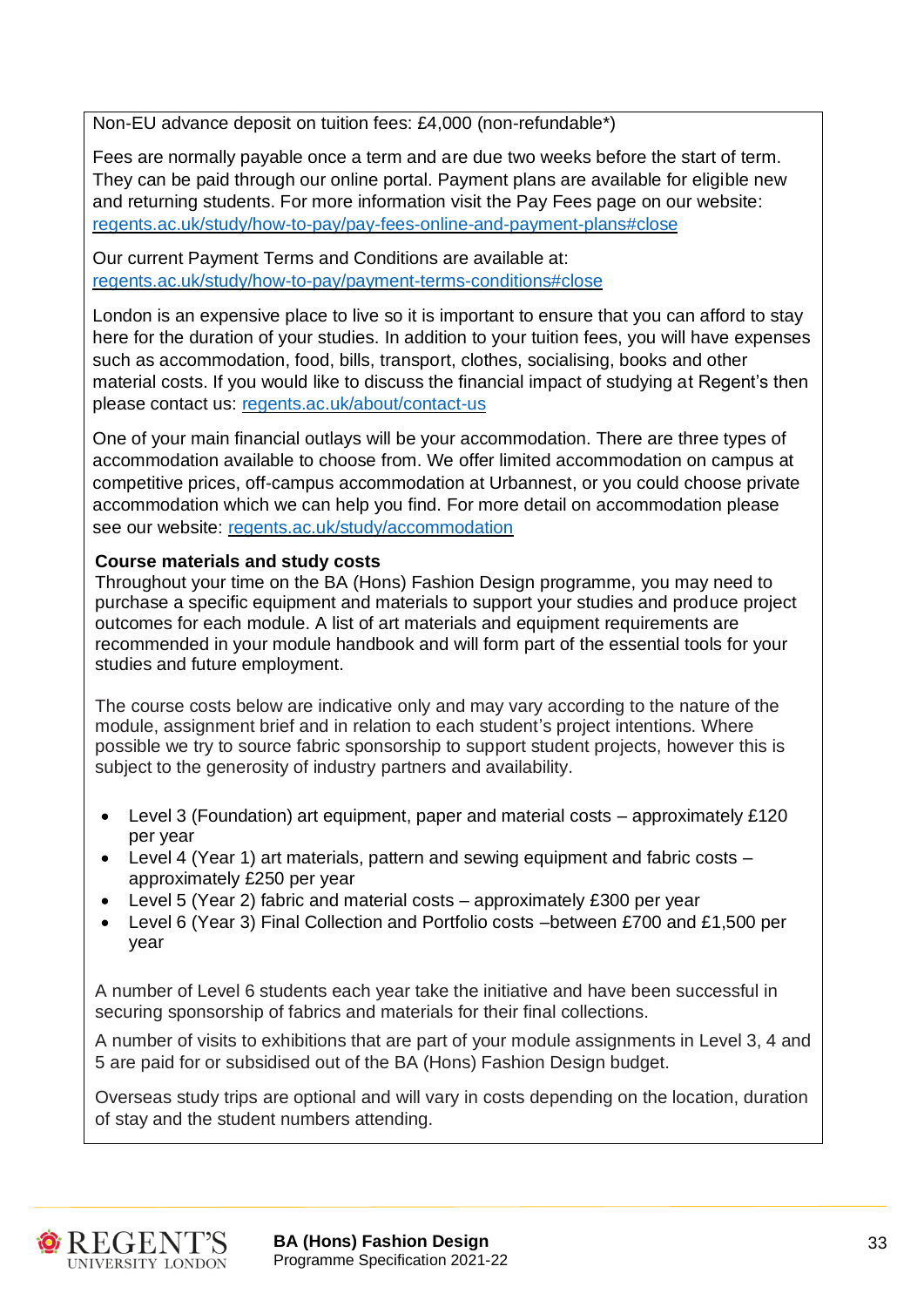Reading lists will be made available. Books may be borrowed from the library or purchased from a wide range of suppliers at an additional cost.

\* If you decide you no longer want to study at Regent's, refunds of deposits and fees can only be granted in limited circumstances. For more information, see our Refund Policy (subject to review) at: [regents.ac.uk/study/how-to-pay/refunds-policy](https://www.regents.ac.uk/study/how-to-pay/refunds-policy)

### **15. Assessment and progression regulations**

You will be assessed on how well you are achieving the intended leaning outcomes at different stages throughout your time of study at Regent's. This will include a variety of methods as described under Section 6 above.

In order to continue with your studies, there are minimum requirements to be met in order to progress to the next level of your programme. The current progression regulations are published within the Academic Regulations on our website at the link below. These are subject to review and amendment each year. We will let you know if there are any major changes to the regulations that may affect you.

[regents.ac.uk/about/governance/academic-governance/academic-regulations](https://www.regents.ac.uk/about/governance/academic-governance/academic-regulations)

Some students will be required to take a compulsory English for Academic Purposes (EAP) module in their first term. You will be told if this applies to you when you receive an offer of acceptance (see Section 12). Students must pass this module in order to progress to the next level of their studies. Students who have to take the compulsory EAP module will take it in place of an elective module.

You will be provided with guidelines on what you need to achieve in each assessment to ensure you receive a good mark. A generic description of each grade is available at:

[regents.ac.uk/about/regents-teaching-exchange/learning-teaching/assessment-framework](https://www.regents.ac.uk/about/regents-teaching-exchange/learning-teaching/assessment-framework)

#### **Submission of coursework**

Coursework deadlines are communicated at the start of each term, and included in programme handbooks and module guides. You must submit all coursework by the specified deadline otherwise it will be marked as late, or as a non-submission.

You are usually required to submit coursework via online platforms such as Blackboard or Turnitin. You must allow sufficient time to submit your coursework online, taking into account that documents may take more time to upload, depending on their size.

# **16. Award criteria**

To qualify for your intended undergraduate award, you must obtain 360 credits, including 120 credits at Level 4 or higher; 120 credits at Level 5 or higher; and 120 credits at level 6 or higher.

You must also meet the requirements of any specific regulations as stated under Section 15 Assessment and progression regulations.

For further details on award requirements, please see the Academic Regulations, available at on our website at the link below. The regulations are subject to review and amendment



**BA (Hons) Fashion Design** 34 Programme Specification 2021-22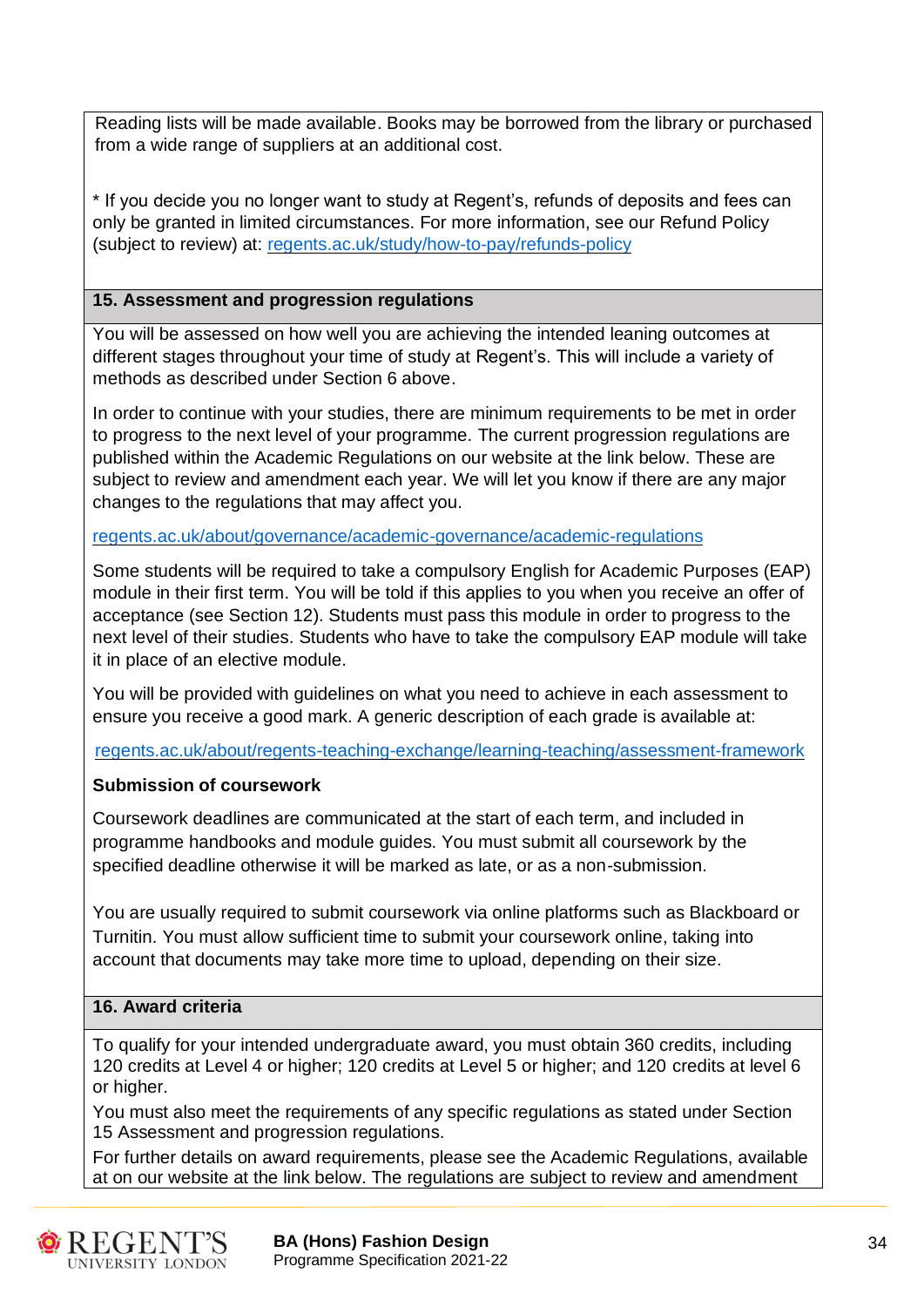each year. We will let you know if there are any major changes to the regulations that may affect you.

[regents.ac.uk/about/governance/academic-governance/academic-regulations](https://www.regents.ac.uk/about/governance/academic-governance/academic-regulations)

# **17. Methods for evaluating and improving the quality and standards of teaching and learning**

All quality assurance policies and procedures are found in the University Academic Regulations. The current versions are available at the link below. The regulations are subject to review and amendment each year. We will let you know if there are any major changes to the regulations that may affect you.

[regents.ac.uk/about/governance/academic-governance/academic-regulations](https://www.regents.ac.uk/about/governance/academic-governance/academic-regulations)

Regent's University London operates a number of institutional processes for ensuring and enhancing its academic quality standards. These include: programme (re)validations, programme modifications, programme monitoring, student feedback systems and external examining.

#### *Programme (re)validations*

The University has a formal process to approve a new programme or reapprove an existing programme of study. This involves a panel of academics from within and outside Regent's to ensure that your programme is of appropriate academic standard and of a high quality.

#### *Programme modifications*

We listen to your feedback and make changes to your programme as appropriate. You will be consulted on any significant changes to your programme which may affect the outcomes of your study. All changes to programmes or modules are subject to approval through Regent's Academic Governance structures.

#### *Programme monitoring*

In order to ensure programmes continue to meet their academic and professional aims and objectives, Heads of Programme are required to prepare an Annual Monitoring Report (AMR). The reports include module feedback as well as external examiner reports and responses. They are reviewed at Faculty and Institutional level, and are published on the University intranet under the Quality webpage where student are able to view these.

#### *Student feedback systems*

Students play a key role in the University's processes for enhancing the quality of its educational provision and broader student experience. There will be multiple ways for you to provide feedback on your experiences at module level, programme level, through student representatives and at Programme Committees. Student representatives are elected and sit on institutional level committees such as Senate. Final year undergraduate students (Level 6) will be invited to take part in the National Student Survey (NSS).

#### *External examiner reports*

External Examiners ensure that Regent's standards and quality processes are appropriate and are of a standard comparable to those of other Higher Education Institutions. There are two types of external examiners. One reviews subject level assessment and the other reviews institutional level processes and attends the Progression and Finalist Boards.



**BA (Hons) Fashion Design** 35 Programme Specification 2021-22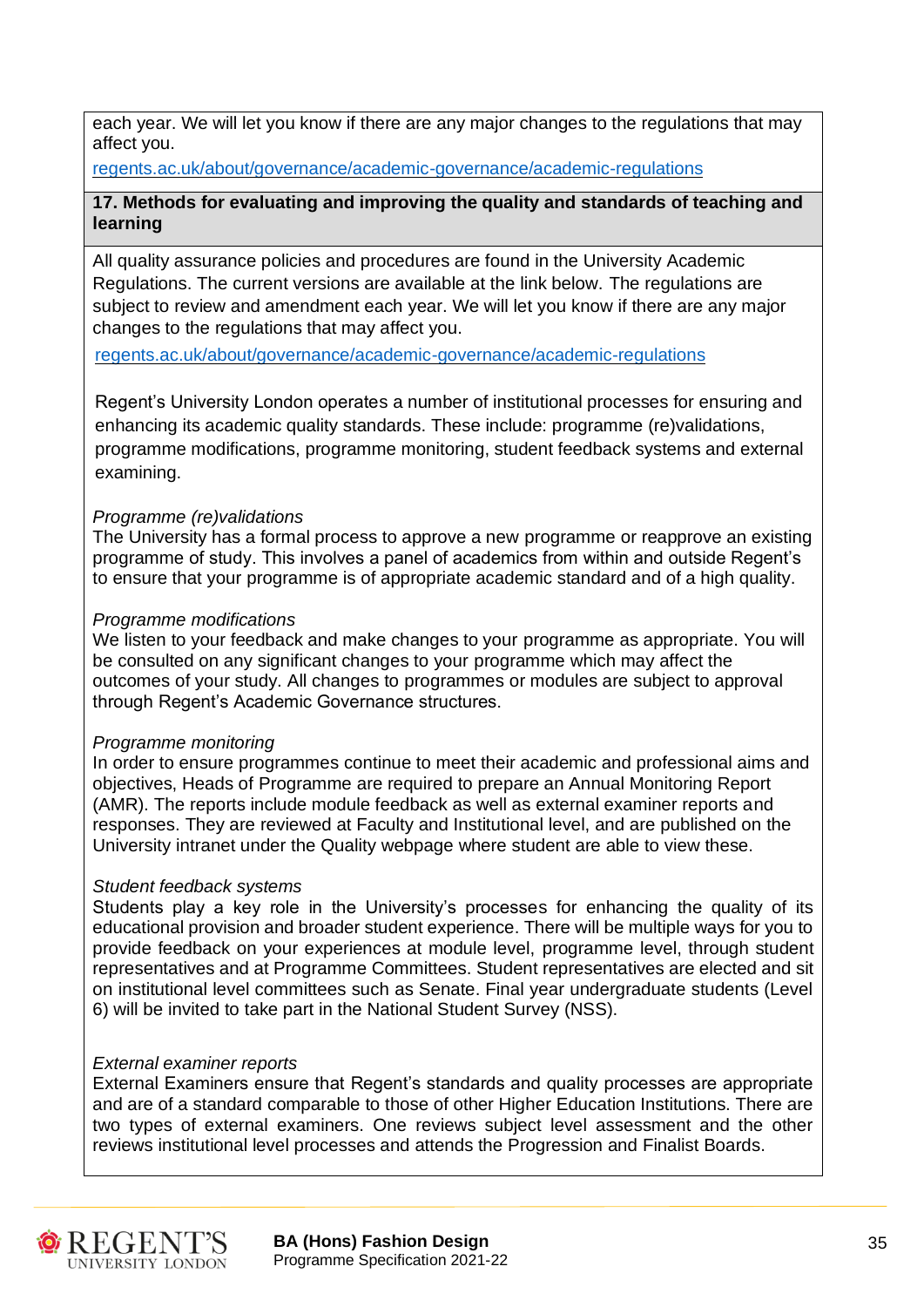An annual external examiner report is produced at the end of every academic year at levels 5, 6 and 7. These are made available to students through the Annual Monitoring Reports which are published online and are submitted to Programme Committees.

#### **18. Curriculum map**

This table indicates which study units assume responsibility for delivering (shaded) and assessing  $(v)$  particular learning outcomes.

|   | Level<br><b>Module</b>                     |   |              |               |               |   |              |              |              |              |   |                |              |                |            |
|---|--------------------------------------------|---|--------------|---------------|---------------|---|--------------|--------------|--------------|--------------|---|----------------|--------------|----------------|------------|
|   |                                            | হ | $\mathbf{z}$ | $\frac{3}{2}$ | $\frac{4}{3}$ | ៰ | $\mathbf{g}$ | $\mathbf{g}$ | $B$ 4        | B5           |   | $\frac{5}{16}$ | $\mathbf{g}$ | B <sub>9</sub> | <b>B10</b> |
| 3 | Research - Theory and Practice             |   | $\checkmark$ |               |               | ✓ |              |              |              |              |   |                | ✓            |                | ✓          |
|   | Design Cycle                               | ✓ |              |               | ✓             |   | ✓            | $\checkmark$ |              |              |   | ✓              |              |                |            |
|   | Materiality and Making                     |   |              | $\checkmark$  |               |   |              |              | $\checkmark$ | $\checkmark$ | ✓ |                |              | ✓              |            |
|   | Design In Industry                         | ✓ |              |               | ✓             |   | ✓            | $\checkmark$ |              |              | ✓ |                |              | ✓              | ✓          |
|   | Fashion Design Specialist Option           |   | $\checkmark$ | $\checkmark$  |               | ✓ |              |              | $\checkmark$ | ✓            |   | ✓              | ✓            |                |            |
|   | <b>Fashion Marketing Specialist Option</b> |   | $\checkmark$ |               |               | ✓ |              | $\checkmark$ |              |              |   |                | ✓            | $\checkmark$   |            |
|   | <b>Graphic Design Specialist Option</b>    |   | ✓            |               |               | ✓ | ✓            |              | ✓            | ✓            |   | ✓              | ✓            |                |            |
|   | Interior Design Specialist Option          |   | $\checkmark$ | ✓             |               | ✓ |              |              | $\checkmark$ | ✓            |   | ✓              | √            |                |            |

|       | <b>Module</b>                   |              |              |                |                |                         |                |              |                |              |              |              |              |              |              |
|-------|---------------------------------|--------------|--------------|----------------|----------------|-------------------------|----------------|--------------|----------------|--------------|--------------|--------------|--------------|--------------|--------------|
| Level |                                 | হ            | $\mathbf{r}$ | $\mathbf{a}^3$ | $\overline{A}$ | $\overline{\mathbf{a}}$ | $\mathbf{B}^2$ | B3           | B <sub>4</sub> | B5           | B6           | 57           | $\mathbf{g}$ | $\mathbf{B}$ | <b>B10</b>   |
| 4     | Pattern and Construction        | $\checkmark$ |              | ✓              |                | ✓                       |                |              |                | $\checkmark$ | ✓            |              | $\checkmark$ |              |              |
|       | <b>Textiles and Materiality</b> | $\checkmark$ |              | ✓              |                |                         | ✓              |              | $\checkmark$   | $\checkmark$ |              |              |              |              | $\checkmark$ |
|       | Intro to Fashion Marketing      | ✓            |              |                |                | ✓                       |                |              |                |              | ✓            | ✓            |              | ✓            |              |
|       | <b>Global Perspectives</b>      |              |              |                |                |                         |                |              |                |              |              |              |              |              |              |
|       | <b>Fashion Drawing</b>          |              |              | ✓              | $\checkmark$   |                         |                |              |                | $\checkmark$ |              | $\checkmark$ |              |              |              |
|       | The Fashion Industry            | ✓            |              |                |                | ✓                       |                |              |                |              |              |              | ✓            |              | √            |
|       | <b>Fashion Design Process</b>   | ✓            |              | ✓              |                | $\checkmark$            | ✓              | $\checkmark$ |                |              |              | $\checkmark$ |              | $\checkmark$ |              |
|       | <b>Fashion Atelier</b>          |              |              | ✓              | ✓              |                         |                |              |                | $\checkmark$ | $\checkmark$ |              | $\checkmark$ |              |              |
|       | <b>Fashion Consumer</b>         | ✓            |              |                | ✓              | ✓                       |                | ✓            | $\checkmark$   |              |              | $\checkmark$ |              |              | ✓            |
|       | Fashion History and Context     |              | ✓            |                |                | ✓                       |                | ✓            | $\checkmark$   | $\checkmark$ |              | ✓            |              |              | ✓            |
|       | Language                        |              |              |                |                |                         |                |              |                |              |              |              |              |              |              |



**BA (Hons) Fashion Design 36** Programme Specification 2021-22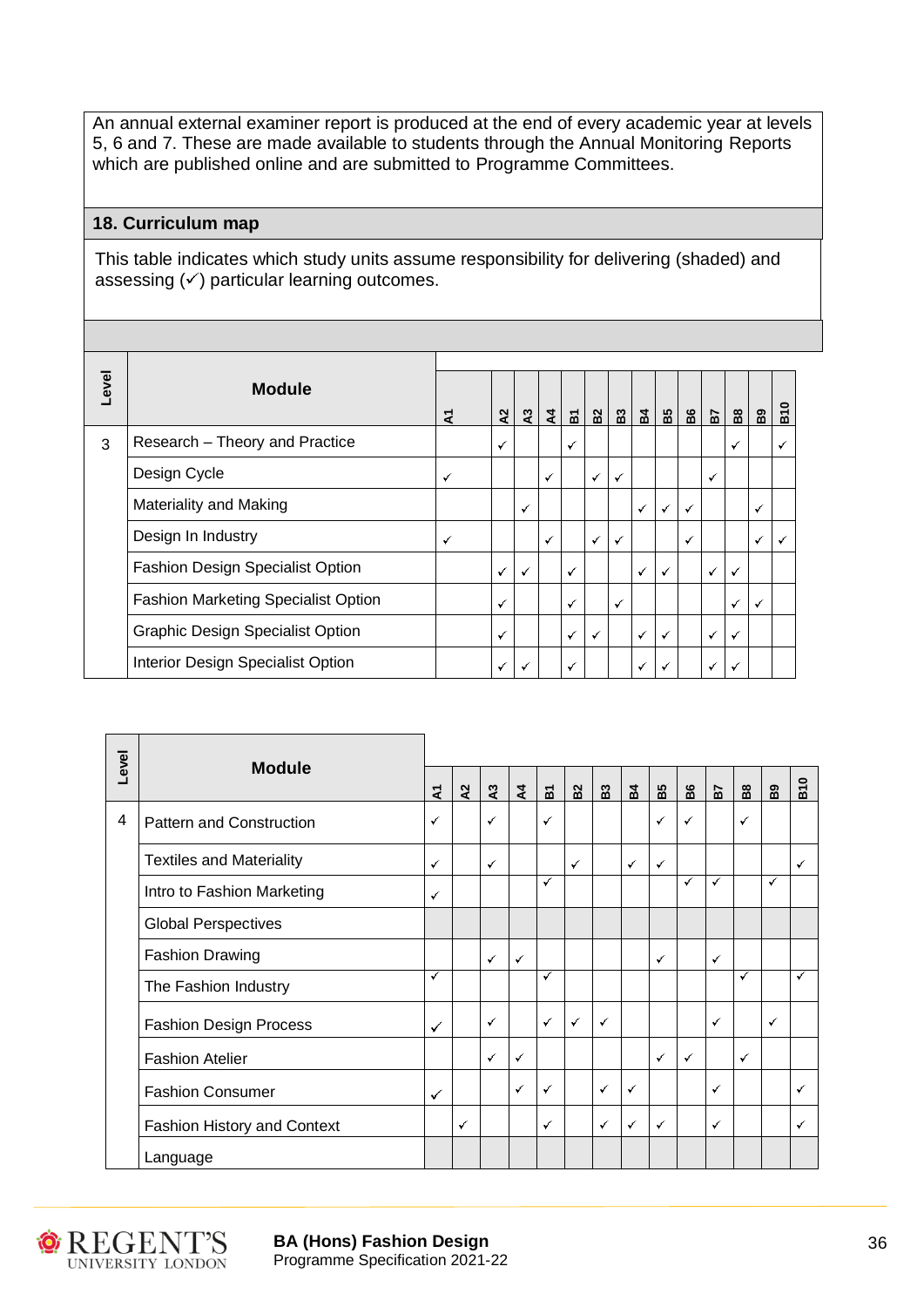| -<br> |  |  |  |  |  |  |  |
|-------|--|--|--|--|--|--|--|
|       |  |  |  |  |  |  |  |



 $\overline{1}$ 

**BA (Hons) Fashion Design** 37 Programme Specification 2021-22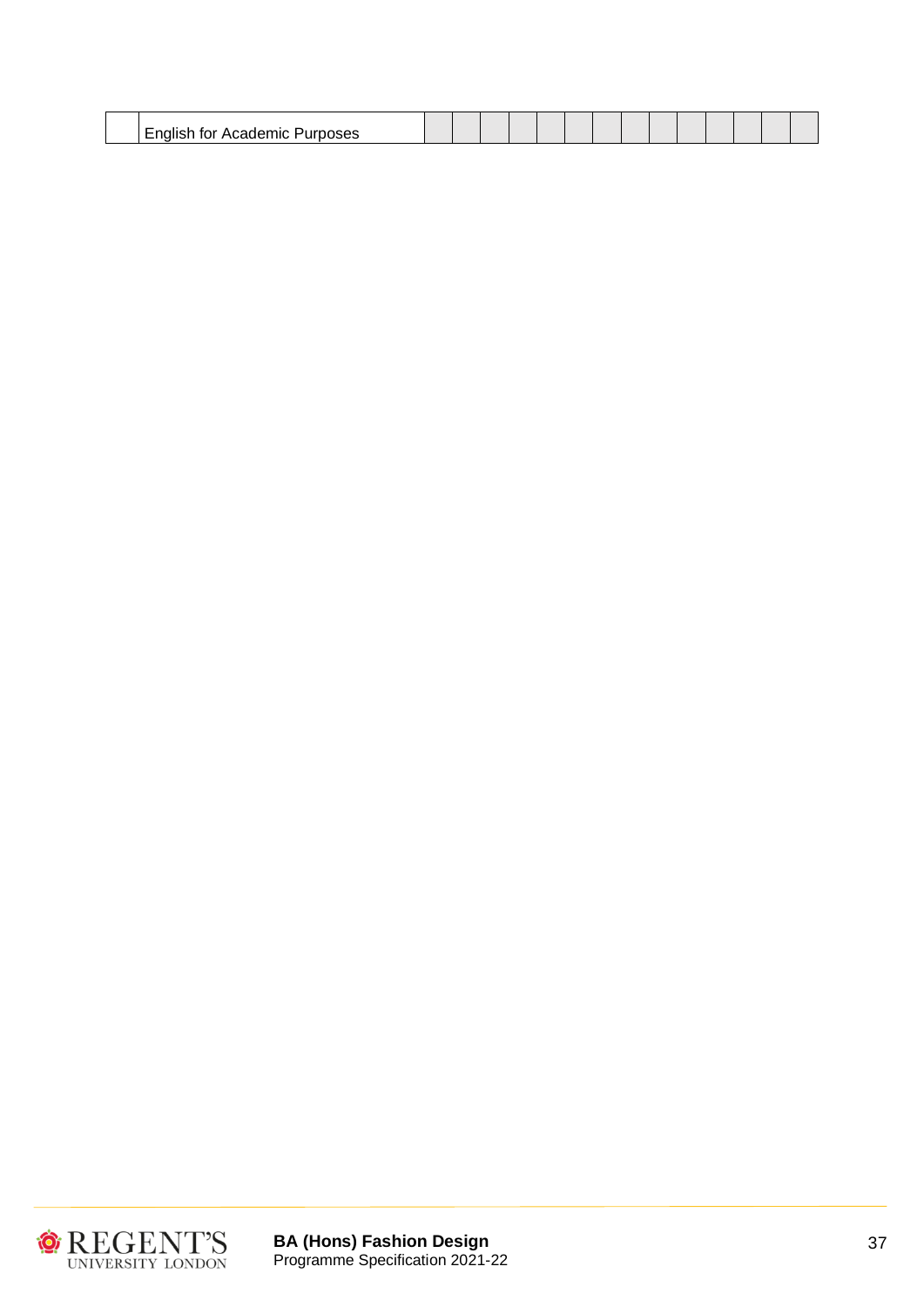| Level | <b>Module</b>                                          |              |              |                |                |                         |                |              |              |    |              |              |              |          |              |
|-------|--------------------------------------------------------|--------------|--------------|----------------|----------------|-------------------------|----------------|--------------|--------------|----|--------------|--------------|--------------|----------|--------------|
|       |                                                        |              | $\lambda$    | $\overline{a}$ | $\overline{A}$ | $\overline{\mathbf{a}}$ | $\mathbf{B}^2$ | ដ            | $\mathbf{z}$ | 55 | 8g           | <b>Fa</b>    | $\mathbf{g}$ | <b>B</b> | B10          |
| 5     | Design Studio 1                                        | ✓            |              | ✓              |                | ✓                       |                | ✓            |              | ✓  | ✓            |              |              |          |              |
|       | Fashion Theory and Research                            |              | $\checkmark$ |                | ✓              | $\checkmark$            |                | ✓            |              |    |              | $\checkmark$ |              |          | $\checkmark$ |
|       | <b>Creative Cutting &amp; Drape</b>                    | $\checkmark$ |              | ✓              |                |                         | ✓              |              |              | ✓  | $\checkmark$ |              |              | ✓        |              |
|       | Fashion Marketing and Communication in<br>Practice     |              | $\checkmark$ | ✓              |                |                         |                |              | ✓            |    | ✓            |              | ✓            |          | ✓            |
|       | Design Studio 2                                        | $\checkmark$ |              | ✓              |                | $\checkmark$            |                | $\checkmark$ |              | ✓  |              | $\checkmark$ |              |          |              |
|       | <b>Fashion Illustration and CAD</b>                    |              |              | ✓              | ✓              |                         | ✓              |              | ✓            | ✓  |              | $\checkmark$ |              |          |              |
|       | <b>Fashion Show Production and Event</b><br>Management |              |              |                | ✓              |                         | $\checkmark$   |              | ✓            |    |              | $\checkmark$ |              | ✓        |              |
|       | <b>Fashion Styling</b>                                 |              |              |                | ✓              | ✓                       |                |              |              |    |              |              |              | ✓        | ✓            |
|       | Fashion Photography                                    | ✓            |              |                |                |                         |                | ✓            |              | ✓  |              | $\checkmark$ |              |          |              |
|       | Accessories                                            |              |              | ✓              |                |                         | ✓              |              |              | ✓  | ✓            |              | ✓            |          |              |
|       | <b>Industry Placement</b>                              |              | $\checkmark$ |                |                |                         |                |              |              |    | $\checkmark$ |              | ✓            |          | ✓            |
|       | Fashion Entreperneurship                               | $\checkmark$ |              | ✓              |                |                         |                | ✓            |              |    | ✓            |              | $\checkmark$ |          | ✓            |
|       | Fashion Publishing and Media Relations                 |              |              | ✓              | ✓              | $\checkmark$            | $\checkmark$   |              |              | ✓  |              |              |              | ✓        |              |
|       | Language                                               |              |              |                |                |                         |                |              |              |    |              |              |              |          |              |

| evel | <b>Module</b>                               |   |                           |                       |                |                |                |               |                |    |    |    |                |          |        |
|------|---------------------------------------------|---|---------------------------|-----------------------|----------------|----------------|----------------|---------------|----------------|----|----|----|----------------|----------|--------|
|      |                                             | হ | $\boldsymbol{\mathsf{S}}$ | $\boldsymbol{\Omega}$ | $\overline{4}$ | $\overline{a}$ | B <sub>2</sub> | $\mathbf{B}3$ | B <sub>4</sub> | B5 | B6 | P. | $\overline{a}$ | <b>a</b> | c<br>m |
| 6    | <b>Dissertation</b>                         |   | ✓                         |                       |                |                |                | v             |                |    |    | √  |                |          |        |
|      | Pre-Collections - Research &<br>Development | √ |                           |                       |                | ✓              | ↵              | ↵             |                |    |    |    |                |          |        |
|      | <b>Collections and Portfolio</b>            | √ |                           |                       |                |                | √              |               | ✓              | √  | ↵  | √  |                | ↵        |        |
|      | Final Major Project and Portfolio           | ✓ |                           |                       |                |                | ✓              |               |                |    |    |    |                |          |        |



**BA (Hons) Fashion Design** 38 Programme Specification 2021-22